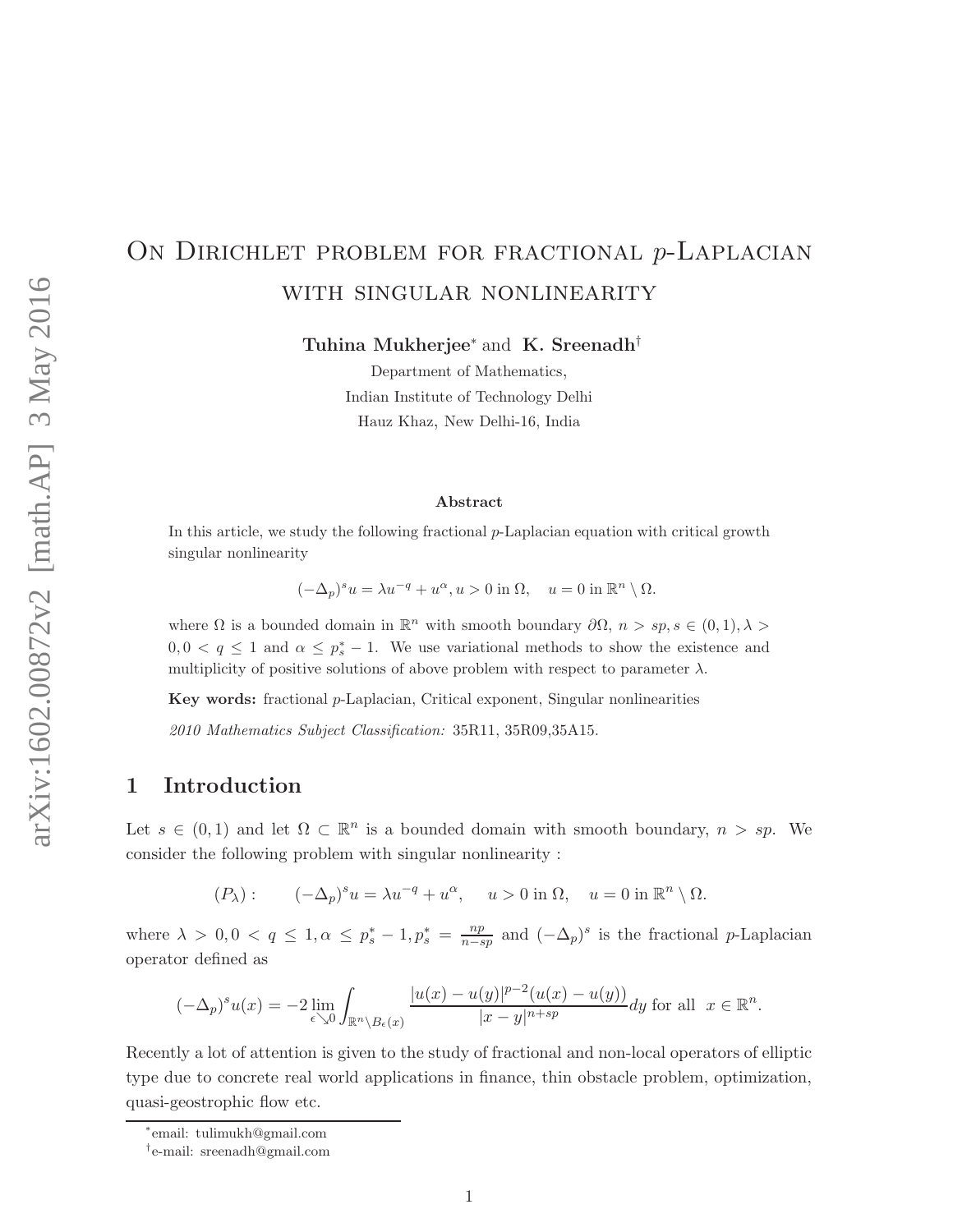Semilinear Dirichlet problem for fractional Laplacian using variational methods is recently studied in [9, 42, 43]. The existence and multiplicity results for non-local operators like fractional Laplacian with combination of convex and concave type non linearity like  $u^q$  +  $\lambda u^p, p, q > 0$  is studied in [4, 6, 36, 37, 44, 45]. Eigenvalue problem for the fractional p-Laplacian and properties like simplicity of smallest eigenvalue is studied in [34, 18]. The Brezis-Nirenberg type existence result is studied in [39]. Existence results with convex-concave type regular nonlinearities is studied in [27].

In the local setting  $(s = 1)$ , the paper by Crandal, Rabinowitz and Tartar [13] is the starting point on semilinear problem with singular nonlinearity. A lot of work has been done related to existence and multiplicity results for Laplacian and p-Laplacian with singular non-linearity, see  $[1, 24, 25, 16, 12, 20, 21]$ . In  $[16, 12]$ , the authors studied the singular problems of the type

$$
-\Delta u = g(x, u) + h(x, \lambda u), \text{ in } \Omega, \quad u = 0 \text{ on } \partial\Omega, g(x, u) \in L^1(\Omega)
$$

with  $g(x, u) \sim u^{-\alpha}$ . They studied the existence of solutions under suitable conditions on g and h. In [20] and [21], authors conside the singular problems of the type

$$
-\Delta u + K(x)g(u) = \lambda f(x, u) + \mu h(x) \text{ in } \Omega, u = 0 \text{ on } \partial \Omega,
$$

where  $\Omega$  is smooth bounded domain in  $\mathbb{R}^n$ ,  $n \geq 2$  and  $\lambda > 0$ . Here,  $h, K \in C^{0,\gamma}(\Omega)$  for some  $0 < \gamma < 1$  and  $h > 0$  in  $\Omega, f : [0, \infty) \to [0, \infty)$  is a Hölder continuous function which is positive on  $\bar{\Omega} \times (0,\infty)$  that is sublinear at  $\infty$  and of superlinear at 0. The function  $g \in C^{0,\gamma}(0,\infty)$  for some  $0 < \gamma < 1$  is non negative and non increasing such that  $\lim_{s \to \infty} g(s) = +\infty$ . They proved  $s\rightarrow 0^+$ several results related to existence and non existence of positive solutions of above problems taking into account both the sign of the potential  $K$  and the decay rate around the origin of the singular nonlinearity g. Several authors conside the problems of Lane-Emden-Fowler type with singular nonlinearity such as [17, 11, 22]. In addition, some bifurcation results has been proved in [22] for the problem

$$
-\Delta u = g(u) + \lambda |\nabla u|^p + \mu f(x, u) \text{ in } \Omega, u > 0 \text{ in } \Omega, u = 0 \text{ on } \partial \Omega,
$$

where  $\lambda, \mu \geq 0, 0 < p \leq 2, f$  is non-decreasing with respect to the second variable and  $g(u)$ behaves like  $u^{-\alpha}$  around the origin. The asymptotic behaviour of the solutions is shown by constructing suitable sub- and supersolutions combined with the maximum principles. We also refer [26, 31] as a part of previous contributions to this field. For detailed study and recent results on singular problems we refer to [23].

In [24], authors studied the critical growth singular problem

$$
-\Delta_p u = \lambda u^{-\delta} + u^q, \quad u > 0 \text{ in } \Omega, \quad u = 0 \text{ on } \partial\Omega
$$

where  $0 < \delta < 1$  and  $p - 1 < q \le p^* - 1$  and  $\Delta_p u = div(|\nabla u|^{p-2} \nabla u)$ . Using the variational methods, they proved the existence of multiple solutions with restriction on  $p$  and  $q$  in the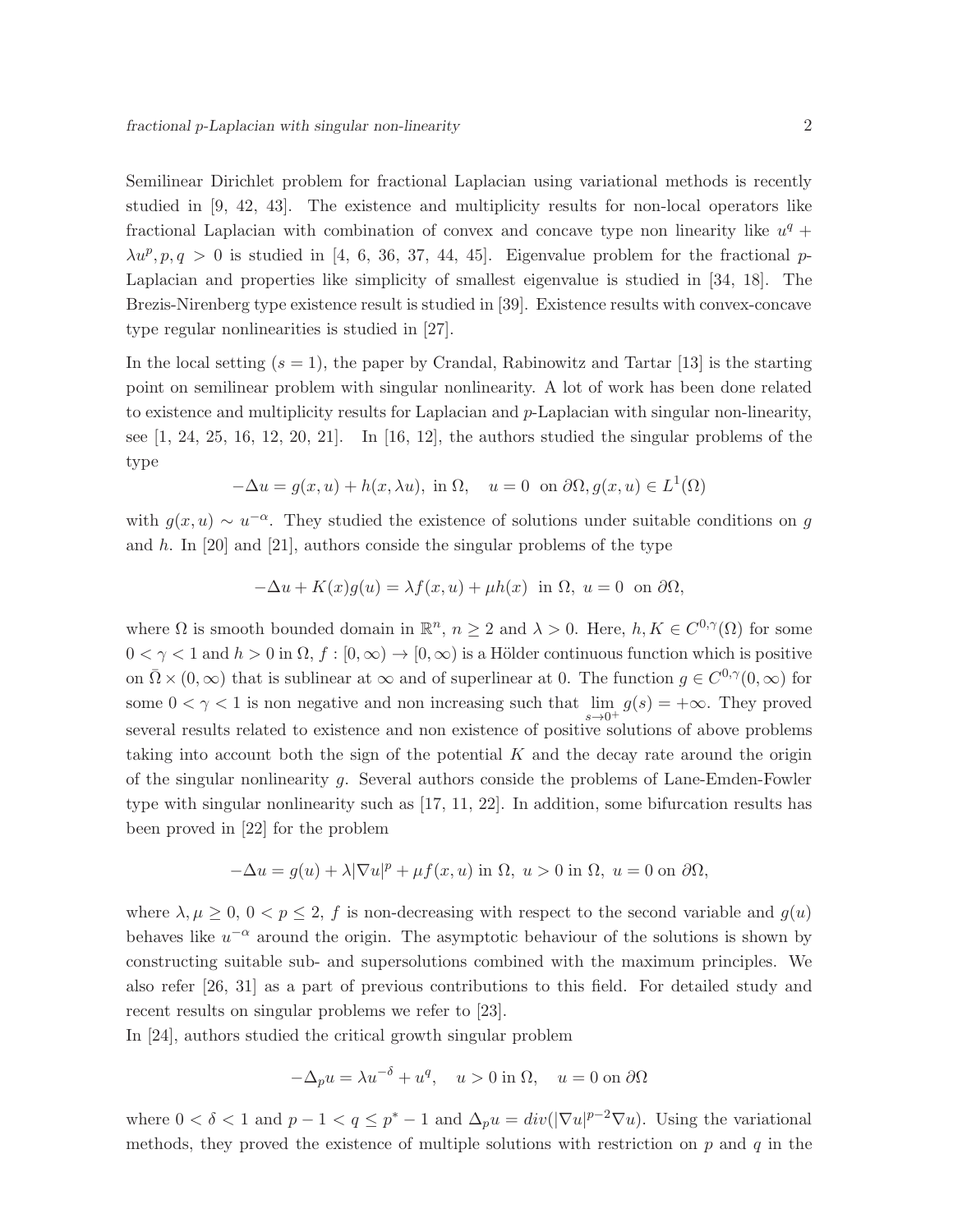spirit of [19, 14]. Among the works dealing with elliptic equations with singular and critical growth terms, we cite also [1, 2, 29, 3, 10] and references there-in, with no attempt to provide a complete list.

Recently, the study of the fractional elliptic equations attracted lot of interest by researchers in nonlinear analysis. There are many works on existence of a solution for fractional elliptic equations with regular nonlinearities like  $u^q + \lambda u^p$ ,  $p$ ,  $q > 0$ . The sub critical growth problems are studied in [9, 42, 43] and critical exponent problems are studied in [6, 36, 37, 39]. Also, the multiplicity of solutions by the method of Nehari manifold and fibering maps has been investigated in [27, 45, 46]. For detailed study and recent results on this subject we refer to [38]. In [5] the authors the singular problem

$$
(-\Delta)^s u = \lambda \frac{f(x)}{u^{\gamma}} + M u^p, \ u > 0 \text{ in } \Omega, \quad u = 0 \text{ in } \mathbb{R}^n \setminus \Omega,
$$

where  $n > 2s$ ,  $M \ge 0$ ,  $0 < s < 1$ ,  $\gamma > 0$ ,  $\lambda > 0$ ,  $1 < p < 2_s^* - 1$  and  $f \in L^m(\Omega)$ ,  $m \ge 1$  is a nonnegative function. Here authors studied the existence of distributional solutions for small  $\lambda$  using the uniform estimates of  $\{u_n\}$  which are solutions of the regularized problems with singular term  $u^{-\gamma}$  replaced by  $(u + \frac{1}{n})$  $\frac{1}{n}$ )<sup>- $\gamma$ </sup>. In [40], the critical ( $p = 2_s^* - 1$ ) singular problem is studied where multiplicity results are obtained using the Nehari manifold approach.

There are many works on the study of p-fractional equations with polynomial type nonlinearities. In citess1 authors studied the subcritical problems using Nehari manifold and fibering maps. In [39], Brezis-Nirenberg type critical exponent problem is studied. We also [8, 28, 33] and references therein. To the best of our knowledge, there are no works on existence or multiplicity results with singular nonlinearities.

In this paper, we study the existence and multiplicity results with convex-concave type singular nonlinearity. Here we follow the approach as in [32]. We obtain our results by studying the existence of minimizers that arise out of structure of Nehari manifold. We would like to remark that the results proved here are new even for the case  $q = 1$ . Also the existence result is sharp in the sense that we show the existence of  $\Lambda$  such that  $(0,\Lambda)$  is the maximal range for  $\lambda$  for which the solution exists. We show the existence of second solution in the sub-critical case for suitable range of  $\lambda$  where the fibering maps has two critical points. We also show some regularity results on weak solutions.

The paper is organized as follows: In section 2, we present some preliminaries on function spaces requi for variational settings. In section 3, we study the corresponding Nehari manifold and properties of minimizers. In section 4 and 5, we show the existence of minimizers and solutions and state the main results. In section 6, we show some regularity results and section 7 is devoted to the maximal range of  $\lambda$  for existence of solutions.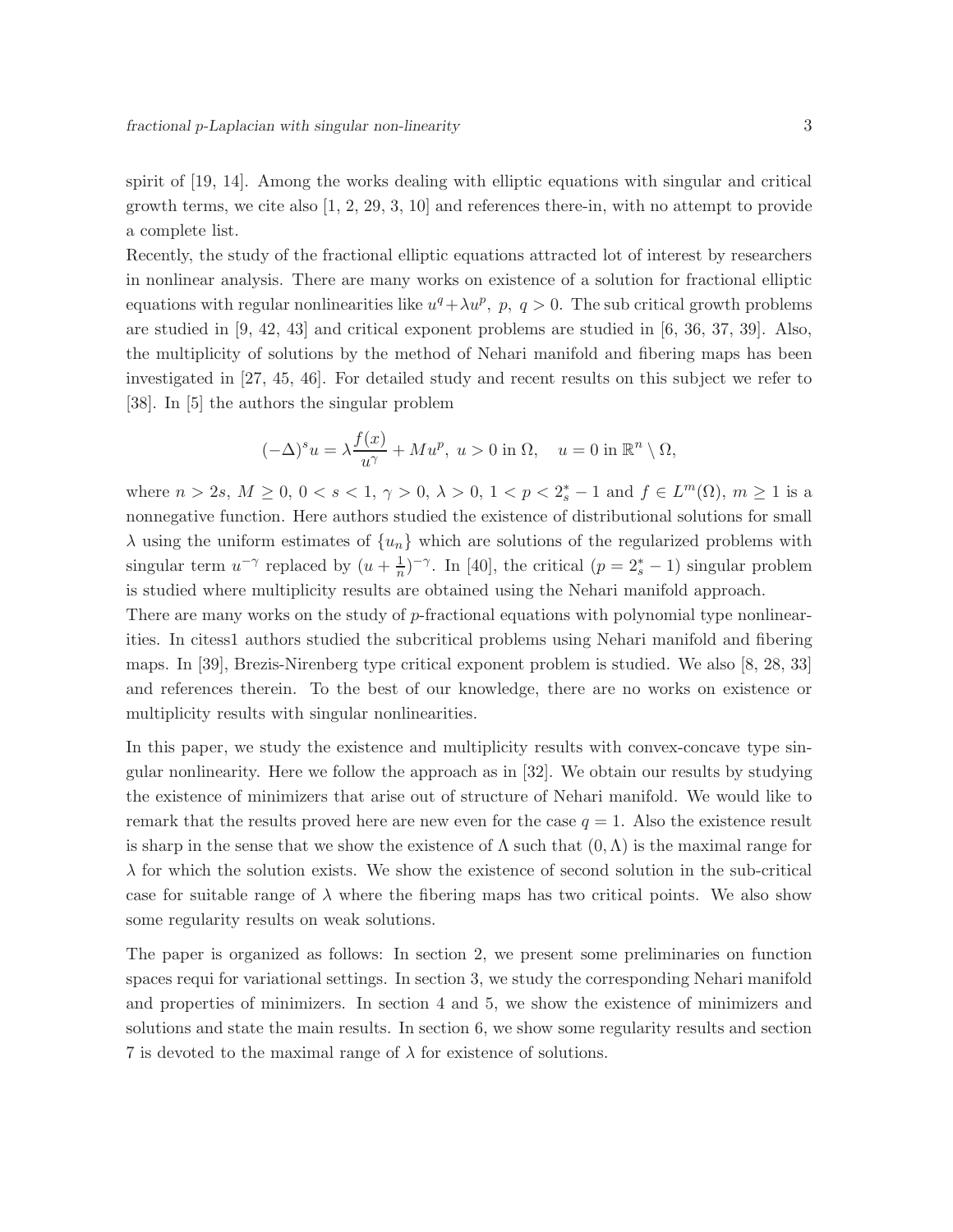### 2 Preliminaries and Main Results

In [27], authors discussed the Dirichlet boundary value problem involving p-fractional Laplace operator using the variational techniques. Due to non-localness of the fractional Laplacian, they introduced the function space  $(X_0, \|\. \|_{X_0})$ . The space X is defined as

$$
X = \left\{ u \mid u : \mathbb{R}^n \to \mathbb{R} \text{ is measurable, } u|_{\Omega} \in L^p(\Omega) \text{ and } \frac{(u(x) - u(y))}{|x - y|^{\frac{n + sp}{p}}} \in L^p(Q) \right\},\
$$

where  $Q = \mathbb{R}^{2n} \setminus (\mathcal{C}\Omega \times \mathcal{C}\Omega)$  and  $\mathcal{C}\Omega := \mathbb{R}^n \setminus \Omega$ . The space X is endowed with the norm

$$
||u||_X = ||u||_{L^p(\Omega)} + [u]_X
$$
, where  $[u]_X = \left( \int_Q \frac{|u(x) - u(y)|^p}{|x - y|^{n + sp}} dx dy \right)^{\frac{1}{p}}$ 

Then we define  $X_0 = \{u \in X : u = 0 \text{ a.e. in } \mathbb{R}^n \setminus \Omega\}$ . Also, there exists a constant  $C > 0$ such that  $||u||_{L^p(\Omega)} \leq C[u]_X$  for all  $u \in X_0$ . Hence,  $||u|| = [u]_X$  is a norm on  $X_0$  and  $X_0$  is a Hilbert space. Note that the norm ||.|| involves the interaction between  $\Omega$  and  $\mathbb{R}^n\setminus\Omega$ . We denote  $\|.\|_{L^p(\Omega)}$  as  $\|.\|_p$  and  $\|.\| = [\cdot]_X$  for the norm in  $X_0$ . Now for each  $\beta \geq 0$ , we set

$$
C_{\beta} = \sup \{ |u|_{\beta}^{\beta} : u \in X, ||u|| = 1 \}.
$$
 (2.1)

Then  $C_0 = |\Omega|$  = Lebesgue measure of  $\Omega$  and  $\int_{\Omega} |u|^{\beta} dx \leq C_{\beta} ||u||^{\beta}$ , for all  $u \in X_0$ . From the embedding results in [27], we know that  $X_0$  is continuously and compactly embedded in  $L^r(\Omega)$  where  $1 \leq r < p_s^*$  and the embedding is continuous but not compact if  $r = p_s^*$ . We define the best constant of the embedding S as

$$
S = \inf \{ ||u||^p : u \in X_0, \ |u|_{p_s^*}^p = 1 \}.
$$

**Definition 2.1** *We say*  $u \in X_0$  *is a positive weak solution of*  $(P_\lambda)$  *if*  $u > 0$  *in*  $\Omega$  *and* 

$$
\int_{Q} \frac{|u(x) - u(y)|^{p-2} (u(x) - u(y)) (\psi(x) - \psi(y))}{|x - y|^{n+sp}} dx dy - \int_{\Omega} (\lambda u^{-q} - u^{\alpha}) \psi dx = 0
$$

*for all*  $\psi \in C_c^{\infty}(\Omega)$ .

We define the functional associated to  $(P_\lambda)$  as  $I_\lambda: X_0 \to (-\infty, \infty]$  as

$$
I_{\lambda}(u) = \frac{1}{p} \int_{Q} \frac{|u(x) - u(y)|^p}{|x - y|^{n + sp}} dx dy - \lambda \int_{\Omega} G_q(u) dx - \frac{1}{\alpha + 1} \int_{\Omega} |u|^{\alpha + 1} dx
$$

where  $G_q : \mathbb{R} \to [-\infty, \infty)$  is the function defined by

$$
G_q(x) = \begin{cases} \frac{|x|^{1-q}}{1-q} & \text{if } 0 < q < 1\\ \ln|x| & \text{if } q = 1 \end{cases}
$$

for  $x \in \mathbb{R}$ . For each  $0 < q \leq 1$ , we set  $X_+ = \{u \in X_0 : u \geq 0\}$  and

$$
X_{+,q}=\{u\in X_+: u\not\equiv 0, \; G_q(u)\in L^1(\Omega)\}.
$$

Notice that  $X_{+,q} = X_+ \setminus \{0\}$  if  $0 < q < 1$  and  $X_{+,1} \neq \emptyset$  if  $\partial\Omega$  is, for example, of  $C^2$ . We will need the following important Lemma.

.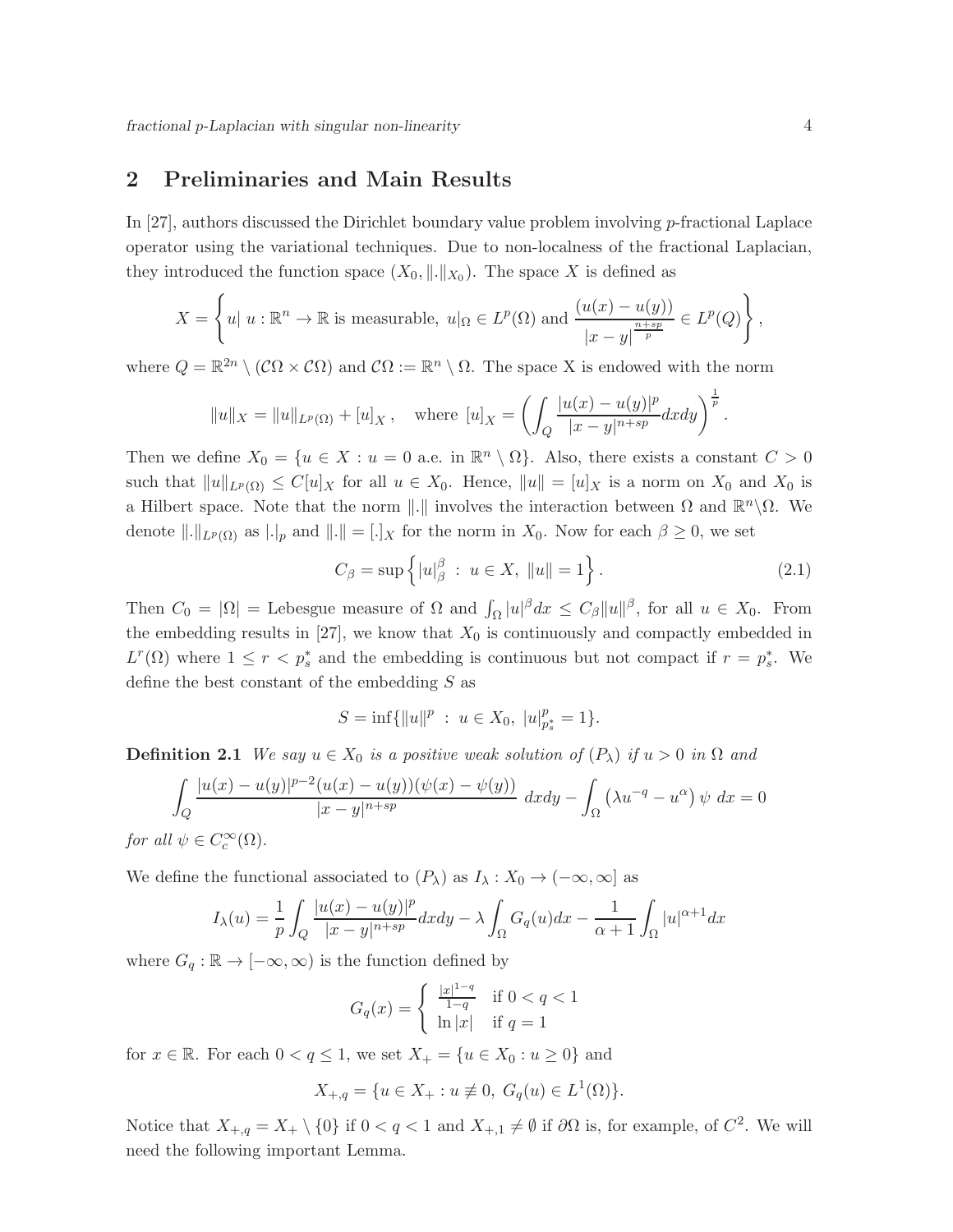**Lemma 2.2** For each  $w \in X_+$ , there exists a sequence  $\{w_k\}$  in  $X_0$  such that, $w_k \to w$  strongly *in*  $X_0$ *, where*  $0 \leq w_1 \leq w_2 \leq \ldots$  *and*  $w_k$  *has compact support in*  $\Omega$ *, for each*  $k$ .

**Proof.** Proof here is adopted from [32]. Let  $w \in X_+$  and  $\{\psi_k\}$  be sequence in  $C_c^{\infty}(\Omega)$ such that  $\psi_k$  is non negative and converges strongly to w in  $X_0$ . Define  $z_k = \min{\psi_k, w}$ , then  $z_k \to w$  converges strongly to w in  $X_0$ . Now, we set  $w_1 = z_{r_1}$  where  $r_1 > 0$  is such that  $||z_{r_1} - w|| \le 1$ . Then  $\max\{w_1, z_m\} \to w$  strongly as  $m \to \infty$ , thus we can find  $r_2 > 0$ such that  $\|\max\{w_1, z_{r_2}\} - w\| \leq 1/2$ . We set  $w_2 = \max\{w_1, z_{r_2}\}$  and get  $\max\{w_2, z_m\} \to w$ strongly as  $m \to \infty$ . Consequently, by induction we set,  $w_{k+1} = \max\{w_k, z_{r_{k+1}}\}$  to obtain the desi sequence, since we can see that  $w_k \in X_0$  has compact support, for each k and  $\|\max\{w_k, z_{r_{k+1}}\} - w\| \leq 1/(k+1)$  which says that  $\{w_k\}$  converges strongly to w in  $X_0$  as  $k \to \infty$ .

Let  $\phi_1 > 0$  be the eigenfunction of  $(-\Delta_p)^s$  corresponding to the smallest eigenvalue  $\lambda_1$ . This is obtained as minimizer of the minimization problem

$$
\lambda_1 = \min\{\|u\| : u \in X_0, \|u\|_{L^p(\Omega)} = 1\}.
$$

In (see [39, 34]) it was shown that this minimizer is achieved by unique positive and bounded function  $\phi_1$ . Moreover  $(\lambda_1, \phi_1)$  is the solution of the eigenvalue problem

$$
(-\Delta_p)^s u = \lambda_1 |u|^{p-2} u, \ u > 0 \text{ in } \Omega, \quad u = 0 \text{ on } \mathbb{R}^n \setminus \Omega.
$$

We assume  $\|\phi_1\|_{L^{\infty}} = 1$ . With these preliminaries, we state our main results.

For each  $u \in X_{+,q}$  we define the fiber map  $\phi_u : \mathbb{R}^+ \to \mathbb{R}$  by  $\phi_u(t) = I_\lambda(tu)$ . Then we prove

**Theorem 2.3** *Assume*  $0 < q \leq 1$ *. In case*  $q = 1$ *, assume also*  $X_{+,1} \neq \emptyset$ *. Let*  $\Lambda_1$  *be a constant defined by*  $\Lambda_1 = \sup \{\lambda > 0 : \text{ for each } u \in X_{+,q} \setminus \{0\}, \phi_u(t) \text{ has two critical points in } (0,\infty) \}.$ *Then*  $\Lambda_1 > 0$ *.* 

**Theorem 2.4** For all  $\lambda \in (0, \Lambda_1)$ ,  $(P_{\lambda})$  has at least two distinct solutions in  $X_{+,q}$  when  $\alpha < p_s^* - 1$  and at least one solution in the critical case  $\alpha = p_s^* - 1$ .

**Definition 2.5** *We say*  $u \in X_0$  *a weak sub solution of*  $(P_\lambda)$  *if*  $u > 0$  *in*  $\Omega$  *and* 

$$
\int_{Q} \frac{|u(x) - u(y)|^{p-2}(u(x) - u(y))(\psi(x) - \psi(y))}{|x - y|^{n+sp}} dx dy \le \int_{\Omega} (\lambda u^{-q} + u^{\alpha}) \psi dx = 0
$$

 $for \ all \ 0 \leq \psi \in C_c^{\infty}(\Omega)$ *. Similarly*  $u \in X_0$  *is said to be a weak super solution to*  $(P_{\lambda})$  *if in the above the reverse inequalities hold.*

Next we study that the existence of solution with the parameter in maximal interval. For this we minimize the functional over the convex set  $\{u \in X_{+,q} : u \leq u \leq \overline{u}\}\)$  where  $\underline{u}$  and  $\overline{u}$ are sub and super solutions respectively. Using truncation techniques as in [30], we show that the minimizer is a solution.

**Theorem 2.6** Let  $\alpha \leq p_s^* - 1$  and  $0 < q \leq 1$ . Then there exists  $\Lambda > 0$  such that  $(P_\lambda)$  has a *solution for all*  $\lambda \in (0, \Lambda)$  *and no solution for*  $\lambda > \Lambda$ *.*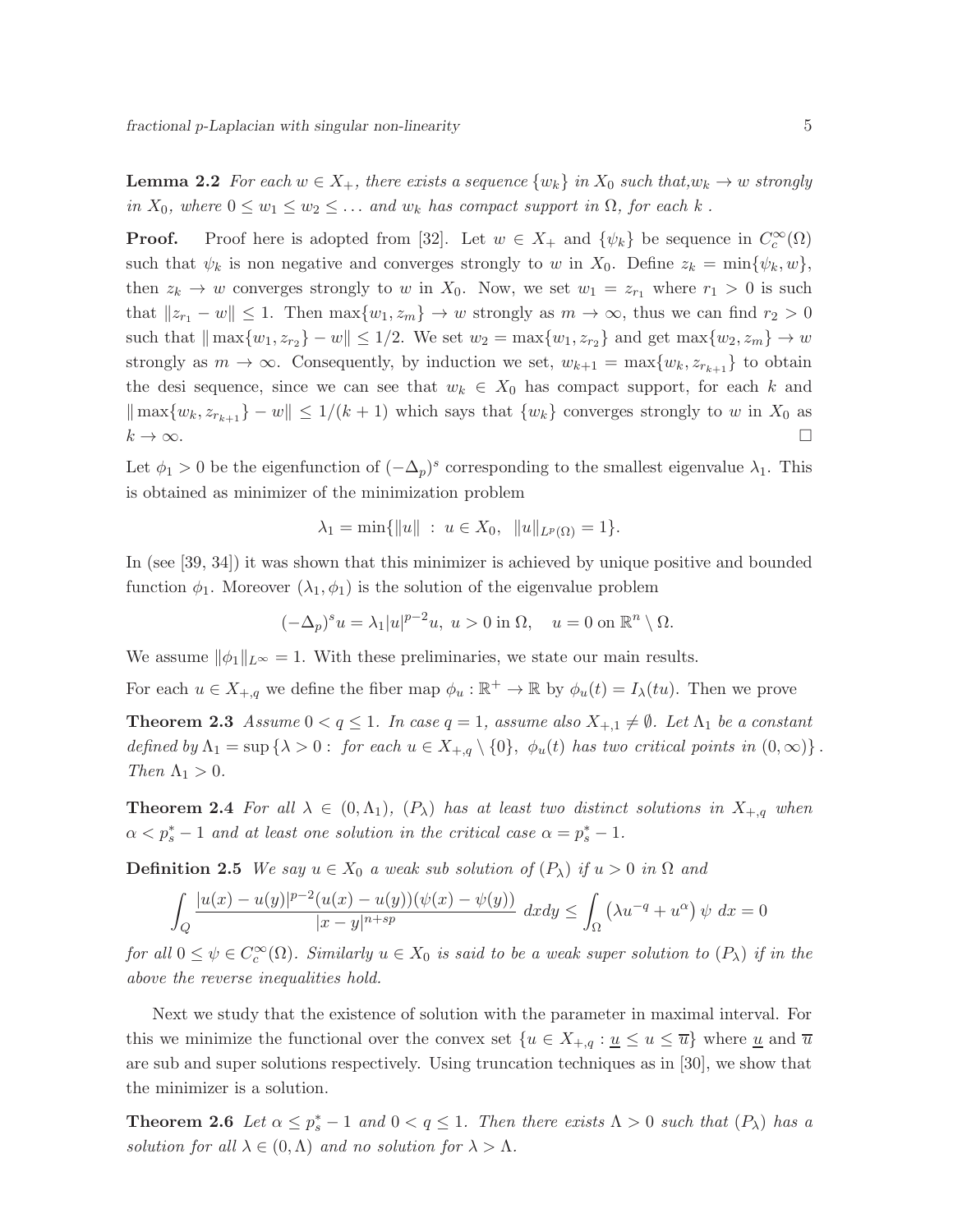### 3 Nehari manifold and fibering maps

We denote  $I_{\lambda} = I$  for simplicity now. One can easily verify that the energy functional I is not bounded below on the space  $X_0$ . We will show that it is bounded on the manifold associated to the functional I. In this section, we study the structure of this manifold. We define

$$
\mathcal{N}_{\lambda} = \{ u \in X_{+,q} | \langle I'(u), u \rangle = 0 \}.
$$

**Theorem 3.1** I is coercive and bounded below on  $\mathcal{N}_{\lambda}$ .

**Proof.** In case of  $0 < q < 1$ , since  $u \in \mathcal{N}_{\lambda}$ , using the embedding of  $X_0$  in  $L^{1-q}(\Omega)$ , we get

$$
I(u) = \left(\frac{1}{p} - \frac{1}{\alpha + 1}\right) ||u||^p - \lambda \left(\frac{1}{1 - q} - \frac{1}{\alpha + 1}\right) \int_{\Omega} |u|^{1 - q} dx
$$
  
\n
$$
\geq c_1 ||u||^p - c_2 ||u||^{1 - q}
$$

for some constants  $c_1$  and  $c_2$ . This says that I is coercive and bounded below on  $\mathcal{N}_{\lambda}$ . In case of  $q = 1$ , using the inequality  $\ln |u| \leq |u|$  and embedding results for  $X_0$ , we can similarly get I as bounded below.

From the definition of fiber map  $\phi_u$ , we have

$$
\phi_u(t) = \begin{cases} \frac{t^p}{p} \|u\|^p - \frac{t^{1-q}}{1-q} \int_{\Omega} |u|^{1-q} dx - \frac{t^{\alpha+1}}{\alpha+1} \int_{\Omega} |u|^{\alpha+1} dx & \text{if } 0 < q < 1 \\ \frac{t^p}{p} \|u\|^p - \lambda \int_{\Omega} \ln(t|u|) dx - \frac{t^{\alpha+1}}{\alpha+1} \int_{\Omega} |u|^{\alpha+1} dx & \text{if } q = 1. \end{cases}
$$

which gives

$$
\phi'_u(t) = t^{p-1} ||u||^p - \lambda t^{-q} \int_{\Omega} |u|^{1-q} dx - t^{\alpha} \int_{\Omega} |u|^{\alpha+1} dx
$$
  

$$
\phi''_u(t) = (p-1)t^{p-2} ||u||^p + q\lambda t^{-q-1} \int_{\Omega} |u|^{1-q} dx - \alpha t^{\alpha-1} \int_{\Omega} |u|^{\alpha+1} dx.
$$

It is easy to see that the points in  $\mathcal{N}_{\lambda}$  are corresponding to critical points of  $\phi_u$  at  $t = 1$ . So, it is natural to divide  $\mathcal{N}_{\lambda}$  into three sets corresponding to local minima, local maxima and points of inflexion. Therefore, we define

$$
\mathcal{N}_{\lambda}^{+} = \{ u \in \mathcal{N}_{\lambda} | \phi'_{u}(1) = 0, \phi''_{u}(1) > 0 \} = \{ t_{0} u \in \mathcal{N}_{\lambda} | t_{0} > 0, \phi'_{u}(t_{0}) = 0, \phi''_{u}(t_{0}) > 0 \}
$$
  

$$
\mathcal{N}_{\lambda}^{-} = \{ u \in \mathcal{N}_{\lambda} | \phi'_{u}(1) = 0, \phi''_{u}(1) < 0 \} = \{ t_{0} u \in \mathcal{N}_{\lambda} | t_{0} > 0, \phi'_{u}(t_{0}) = 0, \phi''_{u}(t_{0}) < 0 \}
$$

and,  $\mathcal{N}_{\lambda}^{0} = \{ u \in \mathcal{N}_{\lambda} | \phi'_{u}(1) = 0, \phi''_{u}(1) = 0 \}.$ 

**Lemma 3.2** *There exists*  $\lambda_* > 0$  *such that for each*  $u \in X_{+,q} \setminus \{0\}$ *, there is unique*  $t_{\text{max}}$ ,  $t_1$ and  $t_2$  with property that  $t < t_{max} < t_2$ ,  $t_1u \in \mathcal{N}^+_{\lambda}$  and  $t_2u \in \mathcal{N}^-_{\lambda}$  and for all  $\lambda \in (0, \lambda_*)$ .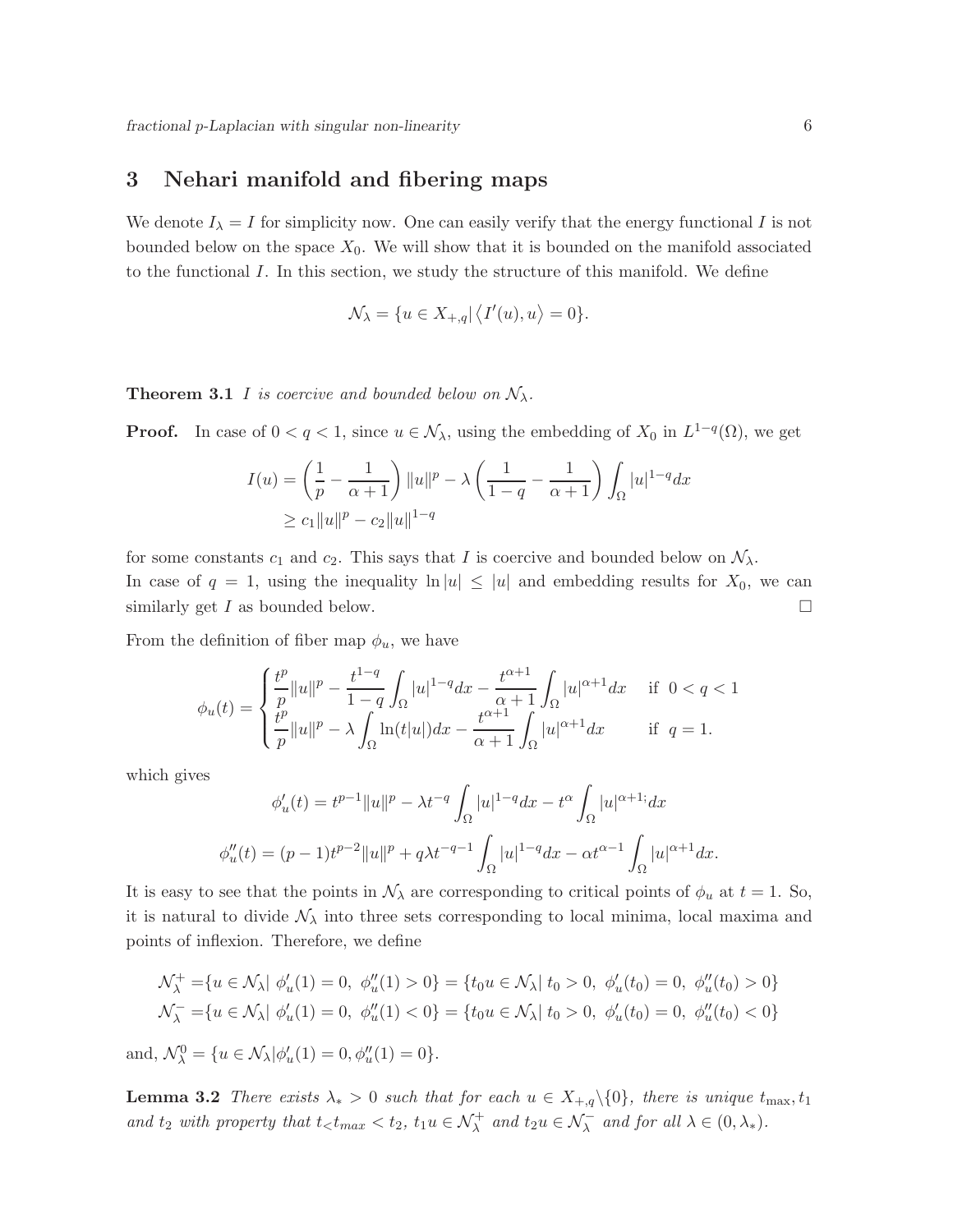**Proof.** Define  $A(u) = \int_{\Omega} |u|^{1-q} dx$  and  $B(u) = \int_{\Omega} |u|^{\alpha+1} dx$ . Let  $u \in X_{+,q}$  then we have

$$
\frac{d}{dt}I(tu) = t^{p-1} ||u||^p - t^{-q} \lambda A(u) - t^{\alpha} B(u)
$$

$$
= t^{-q} (m_u(t) - \lambda A(u))
$$

and we define  $m_u(t) := t^{p-1+q} ||u||^p - t^{\alpha+q} B(u)$ . Since  $\lim_{t \to \infty} m_u(t) = -\infty$ , we can easily see that  $m_u(t)$  attains its maximum at  $t_{max} = \left[\frac{(p-1+q)\|u\|^p}{(\alpha+a)B(u)}\right]$  $\frac{p-1+q}{\alpha+q}$  $\frac{||u||^p}{\alpha+1-p}$  and

$$
m_u(t_{max}) = \left(\frac{\alpha+2-p}{p-1+q}\right) \left(\frac{p-1+q}{\alpha+q}\right)^{\frac{\alpha+q}{\alpha+1-p}} \frac{\|u\|^{\frac{p(\alpha+q)}{\alpha+1-p}}}{B(u)^{\frac{p-1+q}{\alpha+1-p}}}.
$$

Now,  $u \in \mathcal{N}_{\lambda}$  if and only if  $m_u(t) = \lambda A(u)$  and we see that

$$
m_u(t_{max}) - \lambda A(u) \ge m_u(t_{max}) - \lambda |u|_{1-q}^{1-q}
$$
  
 
$$
\ge \left(\frac{\alpha+2-p}{p-1+q}\right) \left(\frac{p-1+q}{\alpha+q}\right)^{\frac{\alpha+q}{\alpha+1-p}} \frac{||u||^{\frac{p(\alpha+q)}{\alpha+1-p}}}{B(u)^{\frac{p-1+q}{\alpha+1-p}}} - \lambda C_{1-q} ||u||^{1-q} > 0
$$

if and only if  $\lambda < \left(\frac{\alpha+2-p}{p-1+p}\right)$  $\frac{\alpha+2-p}{p-1+q}$   $\left(\frac{p-1+q}{\alpha+q}\right)^{\frac{\alpha+q}{\alpha+1-p}}$   $(C_{\alpha+1})^{\frac{-p+1-q}{\alpha+1-p}}$   $C_{1-q}^{-1}$  (say), where  $C_{\beta}$  is defined as in  $(2.1).$ 

Case(I)  $(0 < q < 1)$ : We can also see that  $m_u(t) = \lambda \int_{\Omega} |u|^{1-q} dx$  if and only if  $\phi'_u(t) = 0$ . So for  $\lambda \in (0, \lambda_*)$ , there exists exactly two points  $0 < t_1 < t_{max} < t_2$  with  $m'_u(t_1) > 0$  and  $m'_u(t_2) < 0$  that is,  $t_1u \in \mathcal{N}^+_{\lambda}$  and  $t_2u \in \mathcal{N}^-_{\lambda}$ . Thus,  $\phi_u$  has local minimum at  $t = t_1$  and local maximum at  $t = t_2$ , that is  $\phi_u$  is decreasing in  $(0, t_1)$  and increasing in  $(t_1, t_2)$ .

Case(II)(q = 1): Since  $\lim_{t\to 0} \phi_u(t) = \infty$  and  $\lim_{t\to\infty} \phi_u(t) = -\infty$  with similar reasoning as above we get  $t_1, t_2$ . That is, in both cases,  $\phi_u$  has exactly two critical points  $t_1$  and  $t_2$  such that  $0 < t_1 < t_{max} < t_2, \, \phi_u''(t_1) > 0$  and  $\phi_u''(t_2) < 0$  that is  $t_1 u \in \mathcal{N}_{\lambda}^+, t_2 u \in \mathcal{N}_{\lambda}^-$ . — Пример, на пример, на пример, на пример, на пример, на пример, на пример, на пример, на пример, на пример,<br>В село на пример, на пример, на пример, на пример, на пример, на пример, на пример, на пример, на пример, на п

**Proof of Theorem 2.3**: From Lemma 3.2, we see that  $\Lambda_1$  is positive. If  $I_{\lambda}(tu)$  has two critical points for some  $\lambda = \lambda^*$ , then  $t \mapsto I_\lambda(tu)$  also has two critical points for all  $\lambda < \lambda^*$ .

Corollary 3.3  $\mathcal{N}_{\lambda}^{0} = \{0\}$  *for all*  $\lambda \in (0, \Lambda_1)$ *.* 

**Proof.** Let  $u \in \mathcal{N}_{\lambda}^0$  and  $u \not\equiv 0$ . Then  $u \in \mathcal{N}_{\lambda}$ . That is,  $t = 1$  is a critical point of  $\phi_u(t)$ . By Lemma 3.2,  $\phi_u$  has critical points corresponding to either local minima or local maxima. So,  $t = 1$  is the critical point corresponding to either local minima or local maxima of  $\phi_u$ . Thus, either  $u \in \mathcal{N}_{\lambda}^+$  or  $u \in \mathcal{N}_{\lambda}^-$ , which is a contradiction.

We can now show that I is bounded below on  $\mathcal{N}_{\lambda}^{+}$  $\chi^+$  and  $\mathcal{N}^ \lambda$  in following way:

**Lemma 3.4** inf  $I(\mathcal{N}_{\lambda}^+)$  $\chi^{(+)}$ ) >  $-\infty$  *and* inf  $I(\mathcal{N}_{\lambda}^{-})$  $\binom{2}{\lambda} > -\infty$ .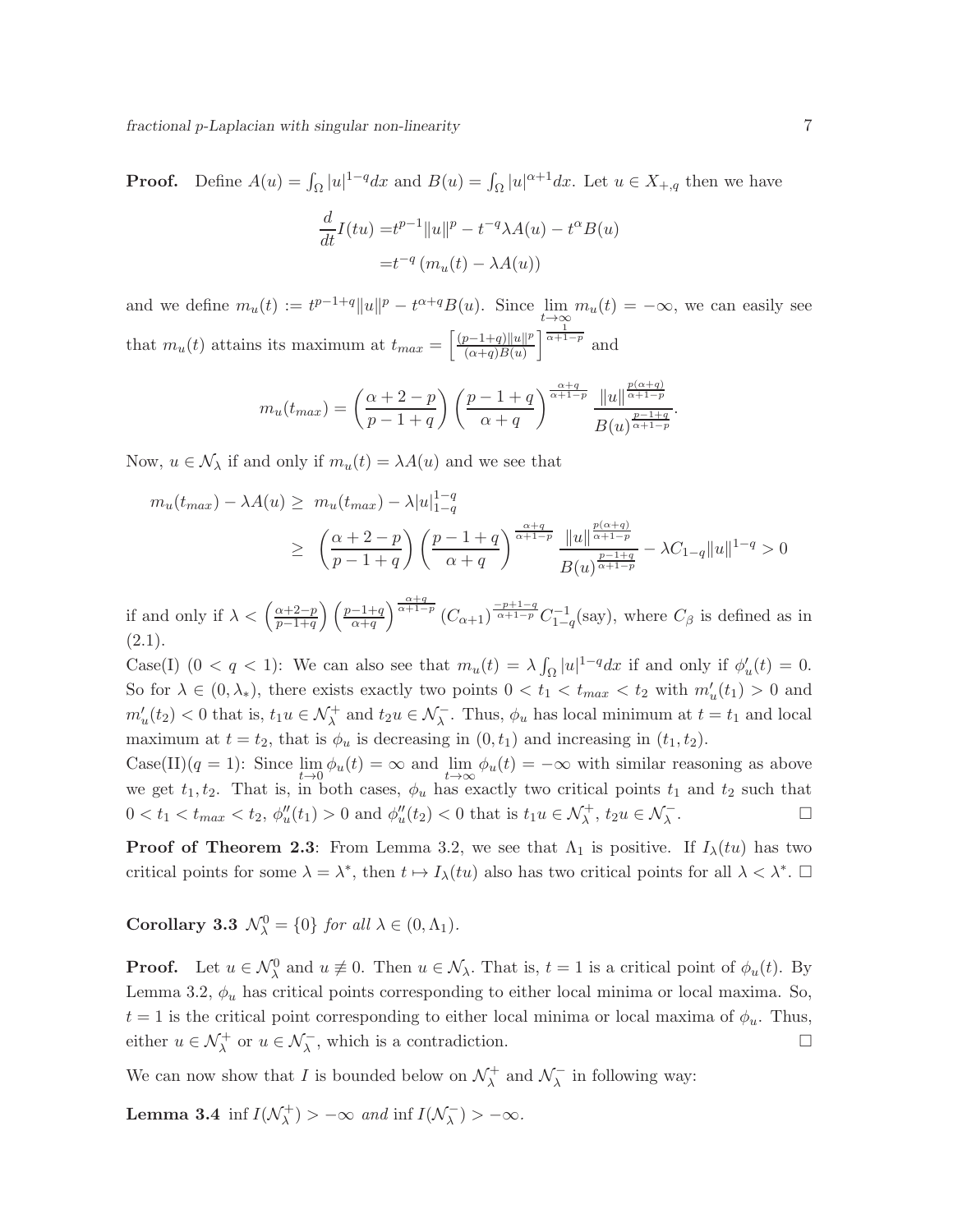**Proof.** Let  $u \in \mathcal{N}_{\lambda}^{+}$  and  $v \in \mathcal{N}_{\lambda}^{-}$ . Then we have

$$
0 < \phi_u''(1) \le (p - 1 - \alpha) \|u\|^p + \lambda(\alpha + q)C_{1-q} \|a\|_{\infty} \|u\|^{1-q},
$$
\n
$$
0 > \phi_v''(1) \ge (p - 1 + q) \|v\|^p - (\alpha + q)C_{\alpha + 1} \|v\|^{\alpha + 1}.
$$

Thus we obtain

$$
||u|| \le \left(\frac{\lambda(\alpha+q)C_{1-q}}{\alpha+1-p}\right)^{\frac{1}{p+q-1}} \text{ and } ||v|| \ge \left(\frac{p-1+q}{(\alpha+q)C_{\alpha+1}}\right)^{\frac{1}{\alpha+1-p}}.
$$

This implies that

$$
\sup\{\|u\| : u \in \mathcal{N}_{\lambda}^{+}\} < \infty \quad \text{and} \quad \inf\{\|v\| : v \in \mathcal{N}_{\lambda}^{-}\} > 0. \tag{3.1}
$$

If  $I(v) \leq M$ , using  $\ln(|v|) \leq |v|$  we get

$$
\frac{\alpha+1-p}{p(\alpha+1)}\|v\|^p - \frac{\lambda(\alpha+q)C_{1-q}}{(\alpha+1)(1-q)}\|v\|^{1-q} \le M, \quad 0 < q < 1
$$
  
and 
$$
\frac{\alpha+1-p}{p(\alpha+1)}\|v\|^p - \lambda C_1\|v\| + \frac{\lambda}{\alpha+1} \le M, \quad q = 1.
$$
 (3.2)

which implies  $\sup\{\|v\| : v \in \mathcal{N}_{\lambda}^-, I(v) \leq M\} < \infty$  for each  $M > 0$ . Using (3.1) and (3.2), it is easy to show that inf  $I(\mathcal{N}_{\lambda}^{+})$  $\chi^{(+)}$ ) > - $\infty$  and inf  $I(\mathcal{N}^{-}_{\lambda})$  $\binom{1}{\lambda} > -\infty$ .

Lemma 3.5 *Suppose*  $u \in \mathcal{N}^+_{\lambda}$  and  $v \in \mathcal{N}^-_{\lambda}$  be minimizers of I over  $\mathcal{N}^+_{\lambda}$  $\lambda^+$  and  $\mathcal{N}^-_{\lambda}$ λ *respectively. Then for each*  $w \in X_+$ ,

- *1. there exists*  $\epsilon_0 > 0$  *such that*  $I(u + \epsilon w) \geq I(u)$  *for each*  $\epsilon \in [0, \epsilon_0]$
- 2.  $t_{\epsilon} \to 1$  *as*  $\epsilon \to 0^+$ , where  $t_{\epsilon}$  *is the unique positive real number satisfying*  $t_{\epsilon}(v+\epsilon w) \in \mathcal{N}_{\lambda}^-$ .

#### Proof.

1. Let  $w \in X_+$  that is  $w \in X_0$  and  $w \geq 0$ . We set

$$
\rho(\epsilon) = (p-1) \|u + \epsilon w\|^p + \lambda q \int_{\Omega} |u + \epsilon w|^{1-q} dx - \alpha \int_{\Omega} |u + \epsilon w|^{\alpha+1} dx
$$

for each  $\epsilon \geq 0$ . Then using continuity of  $\rho$ ,  $\rho(0) = \phi''_u(1) > 0$  and  $u \in \mathcal{N}^+_{\lambda}$ , there exist  $\epsilon_0 > 0$  such that  $\rho(\epsilon) > 0$  for  $\epsilon \in [0, \epsilon_0]$ . Since for each  $\epsilon > 0$ , there exists  $t'_\epsilon > 0$  such that  $t'_{\epsilon}(u+\epsilon w) \in \mathcal{N}_{\lambda}^{+}$ . So,  $t'_{\epsilon} \to 1$  as  $\epsilon \to 0$  and for each  $\epsilon \in [0, \epsilon_0]$  we have

$$
I(u + \epsilon w) \ge I(t'_{\epsilon}(u + \epsilon w)) \ge \inf I(\mathcal{N}_{\lambda}^{+}) = I(u).
$$

2. We define  $h:(0,\infty)\times\mathbb{R}^3\to\mathbb{R}$  by

$$
h(t, l_1, l_2, l_3) = l_1 t^{p-1} - \lambda t^{-q} l_2 - t^{\alpha} l_3
$$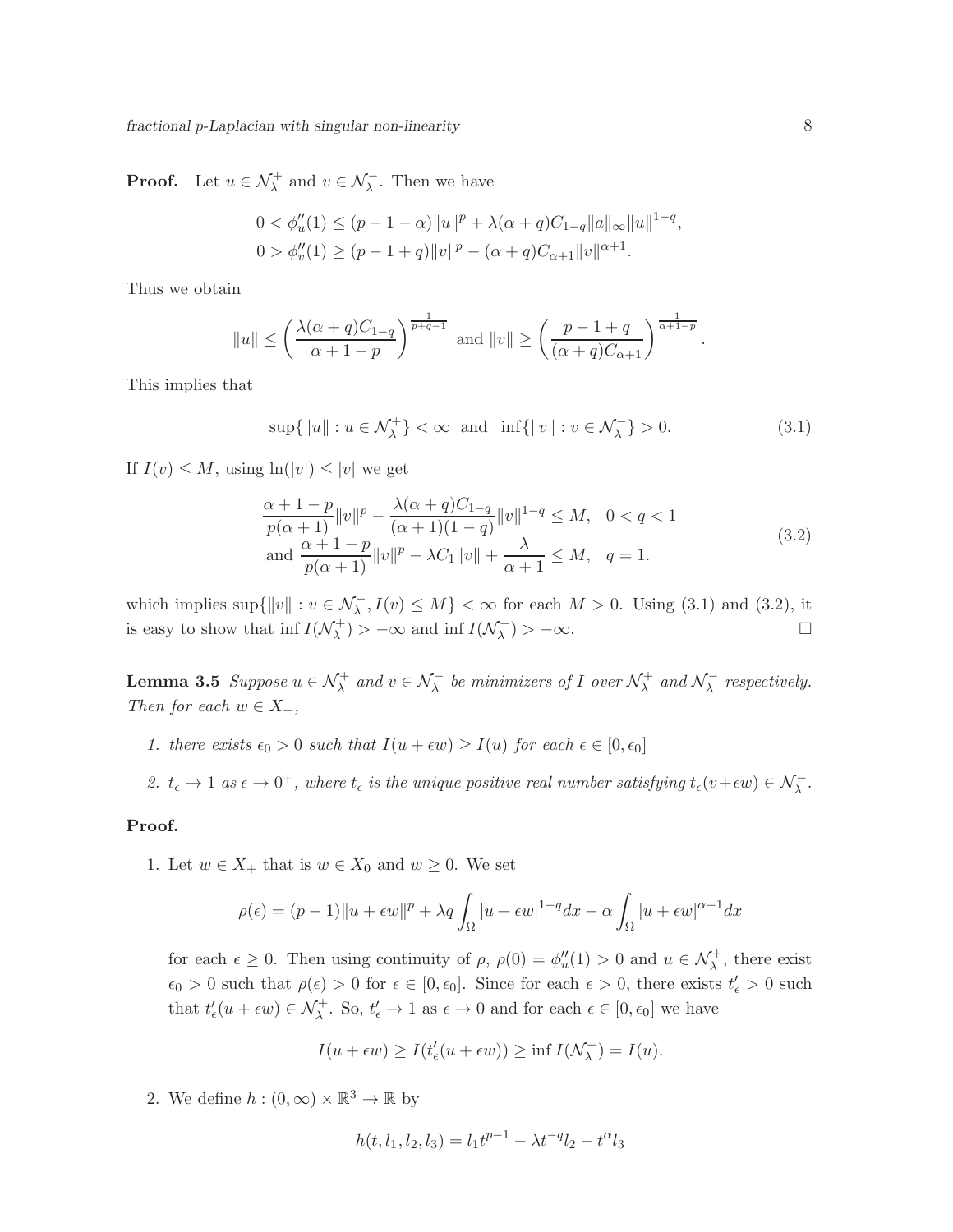for  $(t, l_1, l_2, l_3) \in (0, \infty) \times \mathbb{R}^3$ . Then h is  $C^{\infty}$  function. Then, we have

$$
\frac{dh}{dt}(1, \|v\|^p, \int_{\Omega} |v|^{1-q} dx, \int_{\Omega} |v|^{\alpha+1}) = \phi_v''(1) < 0,
$$

and for each  $\epsilon \geq 0$ ,  $h(t_{\epsilon}, \|v + \epsilon w\|^p$ ,  $\int_{\Omega} |v + \epsilon w|^{1-q} dx$ ,  $\int_{\Omega} |v|^{\alpha+1} = \phi'_{v+\epsilon w}(t_{\epsilon}) = 0$ . Also

$$
h(1, ||v||p, \int_{\Omega} |v|^{1-q} dx, \int_{\Omega} |v|^{\alpha+1}) = \phi'_v(1) = 0.
$$

Therefore, by implicit function theorem, there exists an open neighborhood  $A \subset (0,\infty)$ and  $B \subset \mathbb{R}^3$  containing 1 and  $(\|v\|^p, \int_{\Omega} |v|^{1-q} dx, \int_{\Omega} |v|^{\alpha+1})$  respectively such that for all  $y \in B$ ,  $h(t, y) = 0$  has a unique solution  $t = g(y) \in A$ , where  $g : B \to A$  is a continuous function. So,  $(\|v + \epsilon w\|^p, \int_{\Omega} |v + \epsilon w|^{1-q} dx, \int_{\Omega} |v + \epsilon w|^{\alpha+1}) \in B$  and

$$
g\left(\|v+\epsilon w\|^p,\ \int_{\Omega}|v+\epsilon w|^{1-q}dx,\int_{\Omega}|v+\epsilon w|^{\alpha+1}\right)=t_{\epsilon}
$$

since  $h(t_\epsilon, ||v + \epsilon w||^p$ ,  $\int_{\Omega} |v + \epsilon w|^{1-q} dx$ ,  $\int_{\Omega} |v + \epsilon w|^{\alpha+1} = 0$ . Thus, by continuity of g, we get  $t_{\epsilon} \to 1$  as  $\epsilon \to 0^{+}$ . **+**. □

**Lemma 3.6** *Suppose*  $u \in \mathcal{N}_{\lambda}^+$  *and*  $v \in \mathcal{N}_{\lambda}^ \lambda$  are minimizers of I on  $\mathcal{N}_{\lambda}^{+}$  $\lambda^+$  and  $\mathcal{N}^-_{\lambda}$  $\lambda$ <sup>*respectively.*</sup> *Then for each*  $w \in X_+$ *, we have*  $u^{-q}w, v^{-q}w \in L^1(\Omega)$  *and* 

$$
\int_{Q} \frac{|u(x) - u(y)|^{p-2} (u(x) - u(y))(w(x) - w(y))}{|x - y|^{n+sp}} dx dy - \lambda \int_{\Omega} (u^{-q} + u^{\alpha}) w dx \ge 0, \quad (3.3)
$$

$$
\int_{Q} \frac{|v(x) - v(y)|^{p-2}(v(x) - v(y))(w(x) - w(y))}{|x - y|^{n+sp}} dxdy - \lambda \int_{\Omega} (v^{-q} + v^{\alpha}) w dx \ge 0.
$$
 (3.4)

**Proof.** Let  $w \in X_+$ . For sufficiently small  $\epsilon > 0$ , by Lemma 3.5,

$$
0 \le \frac{I(u + \epsilon w) - I(u)}{\epsilon} = \frac{1}{p\epsilon} (\|u + \epsilon w\|^p - \|u\|^p) - \frac{\lambda}{\epsilon} \int_{\Omega} (G_q(u + \epsilon w) - G_q(u)) dx
$$
  

$$
- \frac{1}{\epsilon(\alpha + 1)} \int_{\Omega} (|u + \epsilon w|^{\alpha + 1} - |u|^{\alpha + 1}) dx
$$
\n(3.5)

We can easily verify that as  $\epsilon \to 0^+,$ 

$$
(i) \frac{(\|u + \epsilon w\|^p - \|u\|^p)}{\epsilon} \to p \int_Q \frac{|u(x) - u(y)|^{p-2}(u(x) - u(y))(w(x) - w(y))}{|x - y|^{n + sp}} dx dy
$$

$$
(ii) \int_\Omega \frac{(|u + \epsilon w|^{\alpha + 1} - |u|^{\alpha + 1})}{\epsilon} dx \to (\alpha + 1) \int_\Omega |u|^{\alpha - 1} u w dx.
$$

which implies that  $\frac{(G_q(u+\epsilon w)-G_q(u))}{\epsilon} \in L^1(\Omega)$ . Also, for each  $x \in \Omega$ ,

$$
\frac{G_q(u(x) + \epsilon w(x)) - G_q(u(x))}{\epsilon} = \begin{cases} \frac{1}{\epsilon} \left( \frac{|u + \epsilon w|^{1-q}(x) - |u|^{1-q}(x)}{1-q} \right) & \text{if } 0 < q < 1\\ \frac{1}{\epsilon} \left( \ln(|u + \epsilon w|) - \ln(|u|) \right) & \text{if } q = 1 \end{cases}
$$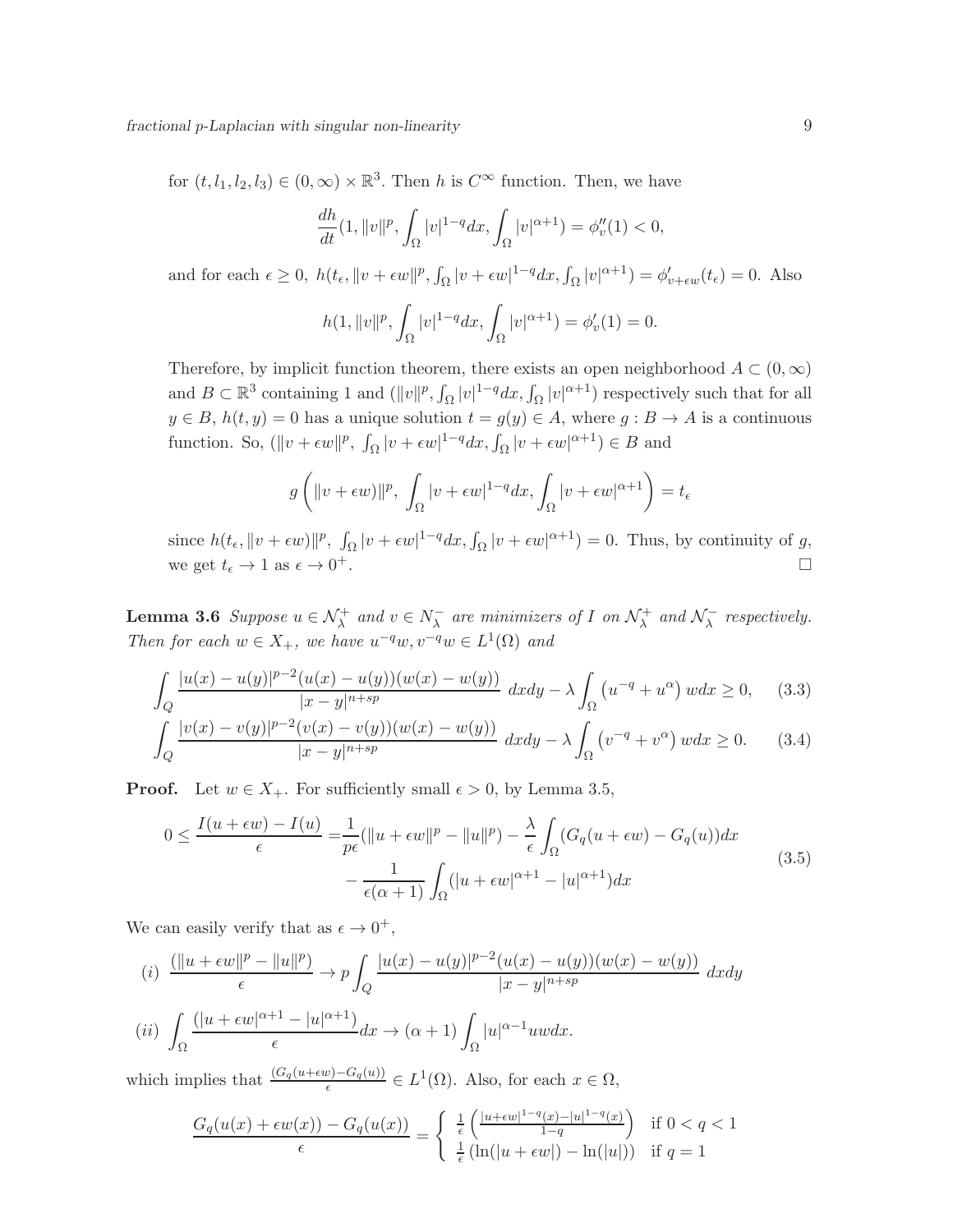which increases monotonically as  $\epsilon \downarrow 0$  and

$$
\lim_{\epsilon \downarrow 0} \frac{G_q(u(x) + \epsilon w(x)) - G_q(u(x))}{\epsilon} = \begin{cases} 0 & \text{if } w(x) = 0\\ (u(x))^{-q} w(x) & \text{if } w(x) > 0, u(x) > 0\\ \infty & \text{if } w(x) > 0, u(x) = 0. \end{cases}
$$

So using monotone convergence theorem for  $\{G_q\}$ , we get  $u^{-q}w \in L^1(\Omega)$ . Letting  $\epsilon \downarrow 0$  in both sides of (3.5), we get (3.3). Next, we will show these properties for v. For each  $\epsilon > 0$ , there exists  $t_{\epsilon} > 0$  with  $t_{\epsilon}(v + \epsilon w) \in \mathcal{N}_{\lambda}^{-}$ . By Lemma 3.5(2), for sufficiently small  $\epsilon > 0$ , there holds

$$
I(t_{\epsilon}(v+\epsilon w)) \ge I(v) \ge I(t_{\epsilon}v)
$$

which implies  $I(t_{\epsilon}(v + \epsilon w)) - I(v) \geq 0$  and thus, we have

$$
\lambda \int_{\Omega} (G_q(t_{\epsilon}|v+\epsilon w|^{1-q}) - G_q(|v|^{1-q})) dx \leq \frac{t_{\epsilon}^p}{p} (\|v+\epsilon w\|^p - \|v\|^p) - \frac{t_{\epsilon}^{\alpha+1}}{\alpha+1} \int_{\Omega} (|v+\epsilon w|^{\alpha+1} - |v|^{\alpha+1}) dx.
$$

As  $\epsilon \downarrow 0$ ,  $t_{\epsilon} \to 1$ . Thus, using similar arguments as above, we obtain  $v^{-q}w \in L^{1}(\Omega)$  and (3.4) follows.  $\Box$ 

Let  $\eta > 0$  be such that  $\phi = \eta \phi_1$  satisfies

$$
\int_{Q} \frac{|\phi(x) - \phi(y)|^{p-2}(\phi(x) - \phi(y))(\psi(x) - \psi(y))}{|x - y|^{n+sp}} dx dy \le \lambda \int_{Q} \phi^{-q} \psi + \int_{Q} \phi^{\alpha} \psi \tag{3.6}
$$

for all  $\psi \in X_0$  (i.e  $\phi$  is a sub-solution of  $(P_\lambda)$ ) and  $\phi^{\alpha+q}(x) \leq \lambda \left(\frac{q}{\alpha}\right)$  $\frac{q}{\alpha}$ , for each  $x \in \Omega$ . Then we have

**Lemma 3.7** *Suppose*  $u \in \mathcal{N}_{\lambda}^+, v \in \mathcal{N}_{\lambda}^-$  are minimizers of I on  $\mathcal{N}_{\lambda}^+$  $\lambda^+$  and  $\mathcal{N}^-_{\lambda}$  $\lambda$ <sup>*respectively.*</sup> *Then*  $u \geq \phi$  *and*  $v \geq \phi$  *in*  $\Omega$ *.* 

**Proof.** By Lemma 2.2, let  $\{w_k\}$  be a sequence in  $X_0$  such that supp $(w_k)$  is compact,  $0 \leq w_k \leq (\phi - u)^+$  for each k and  $\{w_k\}$  strongly converges to  $(\phi - u)^+$  in  $X_0$ . Then

$$
\frac{d}{dt}(\lambda t^{-q} + t^{\alpha}) = -q\lambda t^{-q-1} + \alpha t^{\alpha - 1} \le 0 \text{ if and only if } t^{\alpha + q} \le \lambda \left(\frac{q}{\alpha}\right). \tag{3.7}
$$

Using Lemma Lemma 3.6 and (3.6), we have

$$
\int_{Q} \frac{(f(u) - f(\phi))}{|x - y|^{n + sp}} (w_k(x) - w_k(y)) dx dy - \int_{\Omega} (\lambda u^{-q} + u^{\alpha}) w_k dx + \int_{\Omega} (\lambda \phi^{-q} + \phi^{\alpha}) w_k dx \ge 0,
$$

where  $f(\xi) = |\xi(x) - \xi(y)|^{p-2} (\xi(x) - \xi(y))$ . Since  $\{w_k\}$  converges to  $(\phi - u)^+$  strongly, we get a subsequence of  $\{w_k\}$  such that  $w_k(x) \to (\phi - u)^+(x)$  pointwise almost everywhere in  $\Omega$  and we write  $w_k(x) = (\phi - u)^+(x) + o(1)$  as  $k \to \infty$ . Then,

$$
\int_{Q} \frac{(f(u) - f(\phi))}{|x - y|^{n + sp}} (w_k(x) - w_k(y)) \, dxdy = \int_{Q} \frac{(f(u) - f(\phi))}{|x - y|^{n + sp}} ((\phi - u)^{+}(x) - (\phi - u)^{+}(y)) \, dxdy
$$

$$
+ o(1) \int_{Q} \frac{(f(u) - f(\phi))}{|x - y|^{n + sp}} \, dxdy.
$$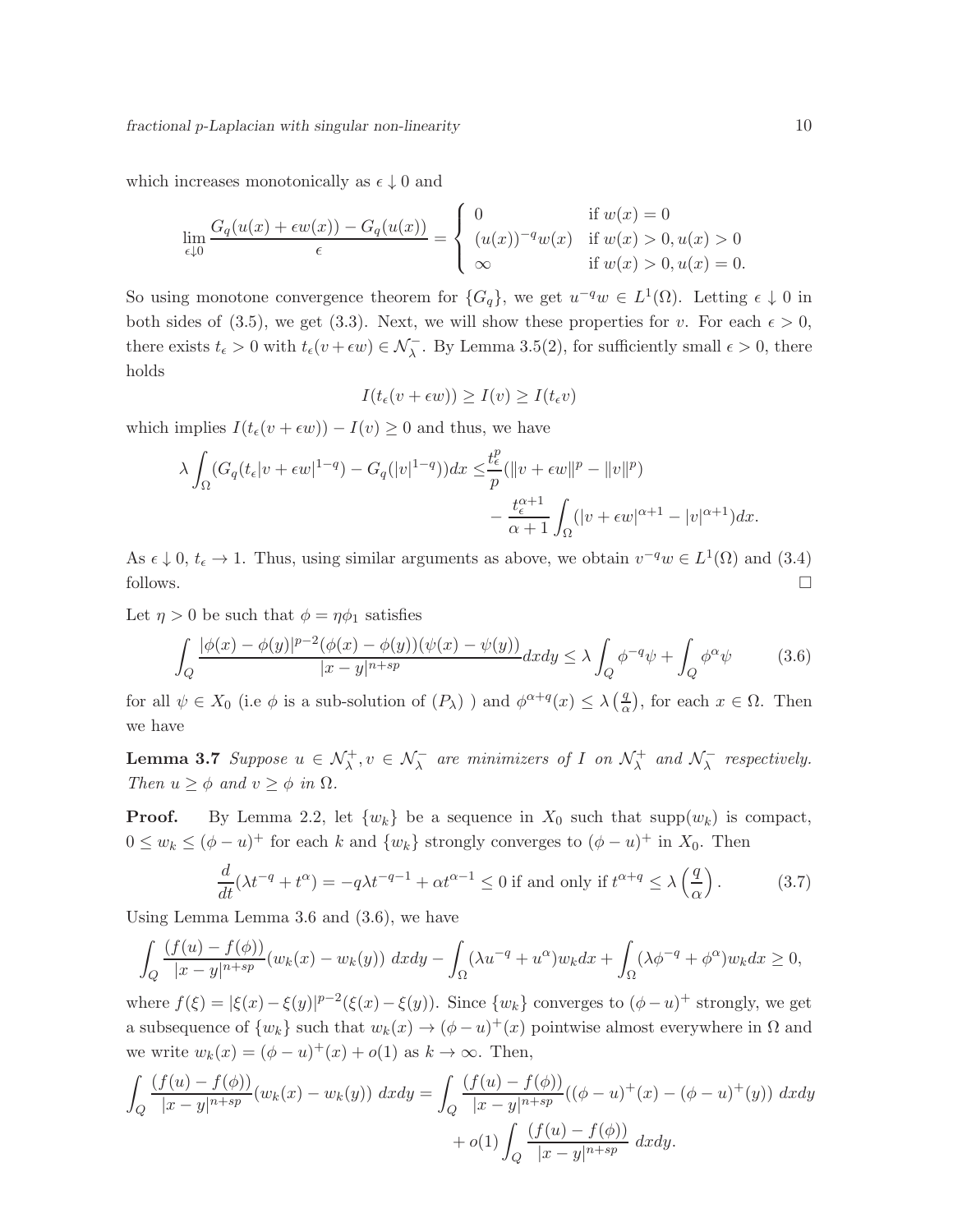Further we can see that

$$
\int_{Q} \frac{(f(u) - f(\phi))}{|x - y|^{n + sp}} ((\phi - u)^{+}(x) - (\phi - u)^{+}(y)) dx dy
$$
\n
$$
= \left( \int_{\Omega_1 \times \Omega_1} + \int_{\Omega_1 \times \Omega_2} + \int_{\Omega_2 \times \Omega_1} + \int_{\Omega_2 \times \Omega_2} \right) \frac{(f(u) - f(\phi))}{|x - y|^{n + sp}} ((\phi - u)^{+}(x) - (\phi - u)^{+}(y)) dx dy
$$
\n(3.8)

where  $\Omega_1 = \{x : \phi(x) \ge u(x)\}\$  and  $\Omega_2 = \{x : \phi(x) \le u(x)\}\$ . Now, we separately estimate each integrals and to begin with, firstly we see that

$$
\int_{\Omega_2 \times \Omega_2} \frac{(f(u) - f(\phi))}{|x - y|^{n + sp}} ((\phi - u)^{+}(x) - (\phi - u)^{+}(y)) dx dy = 0.
$$
\n(3.9)

Next, we see that

$$
\int_{\Omega_1 \times \Omega_1} \frac{(f(u) - f(\phi))}{|x - y|^{n + sp}} ((\phi - u)^{+}(x) - (\phi - u)^{+}(y)) dx dy
$$
\n
$$
= - \int_{\Omega_1 \times \Omega_1} \frac{(f(\phi) - f(u))}{|x - y|^{n + sp}} ((\phi - u)(x) - (\phi - u)(y)) dx dy
$$
\n
$$
\leq - \frac{1}{2^{p-2}} \int_{\Omega_1 \times \Omega_1} \frac{|(\phi - u)(x) - (\phi - u)(y)|^p}{|x - y|^{n + sp}} dx dy \tag{3.10}
$$

using  $|a - b|^p \le 2^{p-2} (|a|^{p-2}a - |b|^{p-2}b)(a - b)$ ,  $p \ge 2$  and  $a, b \in \mathbb{R}$ . Now, consider

$$
\int_{\Omega_1 \times \Omega_2} \frac{(f(u) - f(\phi))}{|x - y|^{n + sp}} ((\phi - u)^{+}(x) - (\phi - u)^{+}(y)) dx dy
$$
\n
$$
= \int_{\Omega_1 \times \Omega_2} \frac{(f(u) - f(\phi))}{|x - y|^{n + sp}} (\phi - u)(x) dx dy
$$
\n
$$
\leq -\frac{1}{2^{p-2}} \int_{\Omega_1 \times \Omega_2} \frac{|(\phi - u)(x) - (\phi - u)(y)|^p}{|x - y|^{n + sp}} dx dy +
$$
\n
$$
+ \int_{\Omega_1 \times \Omega_2} \frac{(f(u) - f(\phi))}{|x - y|^{n + sp}} (\phi - u)(y) dx dy
$$
\n
$$
\dots \tag{3.11}
$$

and similarly, we will get

$$
\int_{\Omega_2 \times \Omega_1} \frac{(f(u) - f(\phi))}{|x - y|^{n + sp}} ((\phi - u)^{+}(x) - (\phi - u)^{+}(y)) dx dy
$$
\n
$$
\leq -\frac{1}{2^{p-2}} \int_{\Omega_2 \times \Omega_1} \frac{|(\phi - u)(x) - (\phi - u)(y)|^p}{|x - y|^{n + sp}} dx dy - \int_{\Omega_2 \times \Omega_1} \frac{(f(u) - f(\phi))}{|x - y|^{n + sp}} (\phi - u)(x) dx dy.
$$
\n(3.12)

Thus using  $(3.8)-(3.12)$ , we get

$$
\int_{Q} \frac{(f(u) - f(\phi))}{|x - y|^{n + sp}} ((\phi - u)^{+}(x) - (\phi - u)^{+}(y)) dx dy
$$
\n
$$
\leq -\frac{1}{2^{p-2}} ||(\phi - u)||^{p} + \int_{\Omega_{1} \times \Omega_{2}} \frac{(f(u) - f(\phi))}{|x - y|^{n + sp}} (\phi - u)(y) dx dy
$$
\n
$$
- \int_{\Omega_{2} \times \Omega_{1}} \frac{(f(u) - f(\phi))}{|x - y|^{n + sp}} (\phi - u)(x) dx dy
$$
\n
$$
= -\frac{1}{2^{p-2}} ||(\phi - u)||^{p}.
$$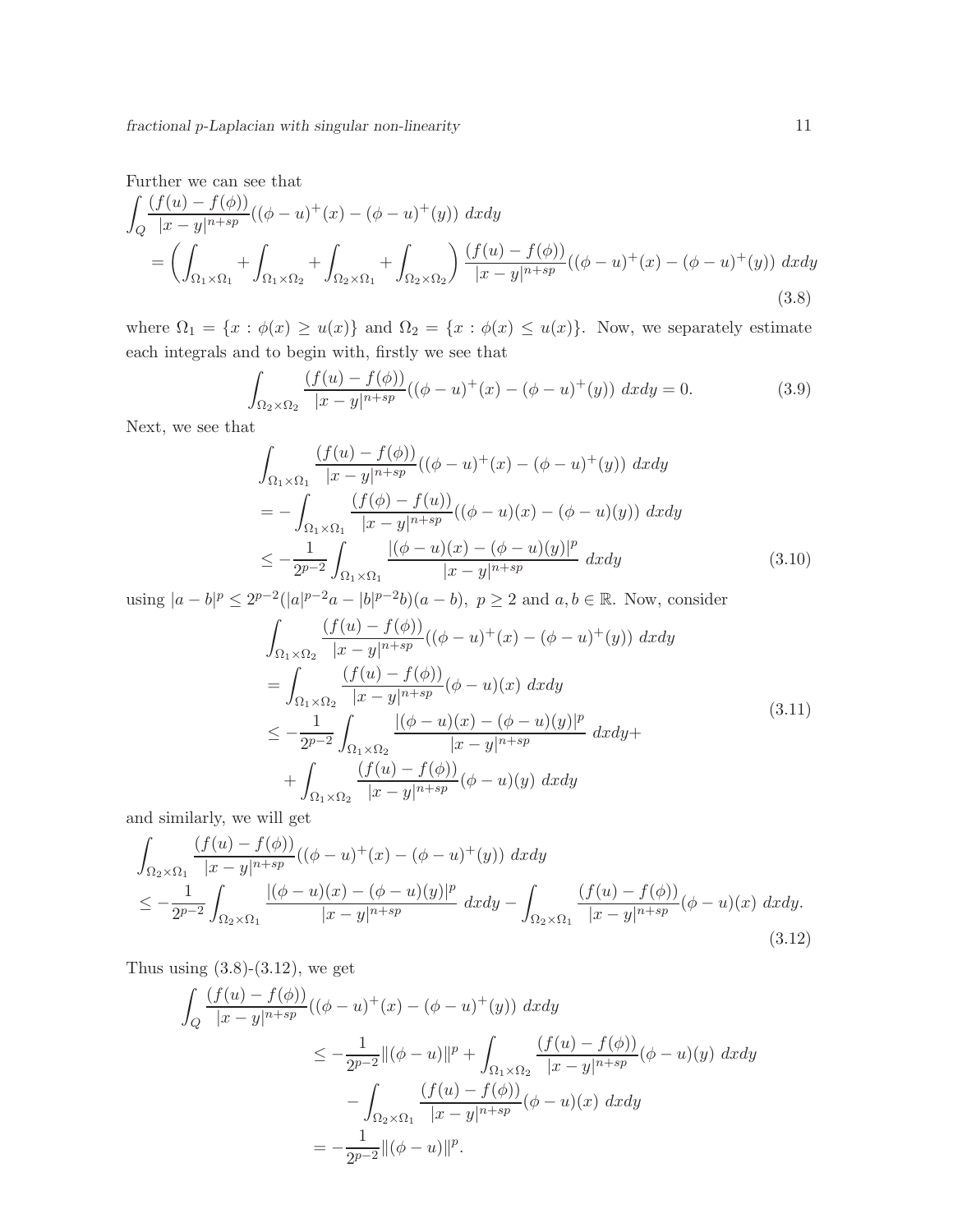Since  $\phi^{\alpha+q}(x) \leq \lambda \left(\frac{q}{\alpha}\right)$  $\frac{q}{\alpha}$ , for each  $x \in \Omega$ , using  $(3.7)$  we get

$$
\int_{\Omega} ((\lambda u^{-q} + u^{\alpha}) - (\lambda \phi^{-q} + \phi^{\alpha})) w_k dx
$$
\n
$$
= \int_{\Omega \cap {\phi \geq u}} ((\lambda u^{-q} + u^{\alpha}) - (\lambda \phi^{-q} + \phi^{\alpha})) (\phi - u)^{+}(x) dx + o(1) \geq 0
$$

which implies

$$
0 \le -\frac{1}{2^{p-2}} \| (\phi - u)^+ \|^2 - \int_{\Omega} (\lambda u^{-q} + u^{\alpha}) w_k dx + \int_{\Omega} (\lambda \phi^{-q} + \phi^{\alpha}) w_k dx + o(1)
$$
  

$$
\le -\frac{1}{2^{p-2}} \| (\phi - u)^+ \|^2 + o(1)
$$

and letting  $k \to \infty$ , we get  $-\|(\phi - u)^+\|^2 \geq 0$ . Thus, we showed  $u \geq \phi$ . Similarly, we can show  $v \geq \phi$ .

# $4$  Existence of minimizer on  $\mathcal{N}_{\lambda}^{+}$

In this section, we will show that the minimum of I on  $\mathcal{N}_{\lambda}^{+}$  $\lambda^+$  is achieved in  $\mathcal{N}^+_\lambda$  $\lambda^+$ . Also, we show that this minimizer is also solution of  $(P_\lambda)$ .

**Proposition 4.1** *For all*  $\lambda \in (0, \Lambda)$ *, there exist*  $u_{\lambda} \in \mathcal{N}_{\lambda}^{+}$  *satisfying*  $I(u_{\lambda}) = \inf_{u \in \mathcal{N}_{\lambda}^{+}}$  $I(u)$ .

**Proof.** Assume  $0 < q \leq 1$  and  $\lambda \in (0, \Lambda)$ . We show that there exist  $u_{\lambda} \in \mathcal{N}_{\lambda}^{+}$  such that  $I(u_\lambda) = \inf_{u \in \mathcal{N}^+_\lambda}$  $I(u)$ . Let  $\{u_k\} \subset \mathcal{N}_{\lambda}^+$  be a sequence such that  $I(u_k) \to \inf I(\mathcal{N}_{\lambda}^+)$  $\lambda^{+}$ ) as  $k \to \infty$ . Now by (3.1) we can assume that there exists  $u_{\lambda} \in X_0$  such that  $u_k \to u_{\lambda}$  weakly in  $X_0$  (up to subsequence). First we will show that inf  $I(\mathcal{N}_{\lambda}^+)$  $(\lambda^+)<0$ . Let  $u_0 \in \mathcal{N}^+_{\lambda}$ , we have  $\phi''_{u_0}(1)>0$ which gives

$$
\left(\frac{p-1+q}{\alpha+q}\right) \|u_0\|^p > \int_{\Omega} |u_0|^{\alpha+1} dx.
$$

Therefore, using  $\alpha > p - 1$  we obtain

$$
I(u_0) = \left(\frac{1}{p} - \frac{1}{1-q}\right) \|u_0\|^p + \left(\frac{1}{1-q} - \frac{1}{\alpha+1}\right) \int_{\Omega} |u_0|^{\alpha+1} dx
$$
  

$$
\leq -\frac{(p+q-1)}{p(1-q)} \|u_0\|^p + \frac{(p+q-1)}{(\alpha+1)(1-q)} \|u_0\|^p = \left(\frac{1}{\alpha+1} - \frac{1}{p}\right) \left(\frac{p+q-1}{1-q}\right) \|u_0\|^p < 0
$$

Case(I)  $(\alpha \langle p_s^* - 1)$  Firstly, we claim that  $u_\lambda \in X_{+,q}$ . When  $0 \langle q \langle 1, i \mid u_\lambda = 0 \rangle$ then  $0 = I(u_\lambda) \le \underline{\lim} I(u_k) < 0$ , which is a contradiction. In the case  $q = 1$ , the sequence  $\{\int_{\Omega} \ln(|u_k|)\}\$  is bounded, since the sequence  $\{I(u_k)\}\$  and  $\{\|u_k\|\}\$  is bounded and using Fatou's Lemma and  $\ln(|u_k|) \leq u_k$ , for each k, we get

$$
-\infty < \overline{\lim_{k \to \infty}} \int_{\Omega} \ln(|u_k|) dx \le \int_{\Omega} \overline{\lim_{k \to \infty}} \ln(|u_k|) dx = \int_{\Omega} \ln(|u_\lambda|) dx.
$$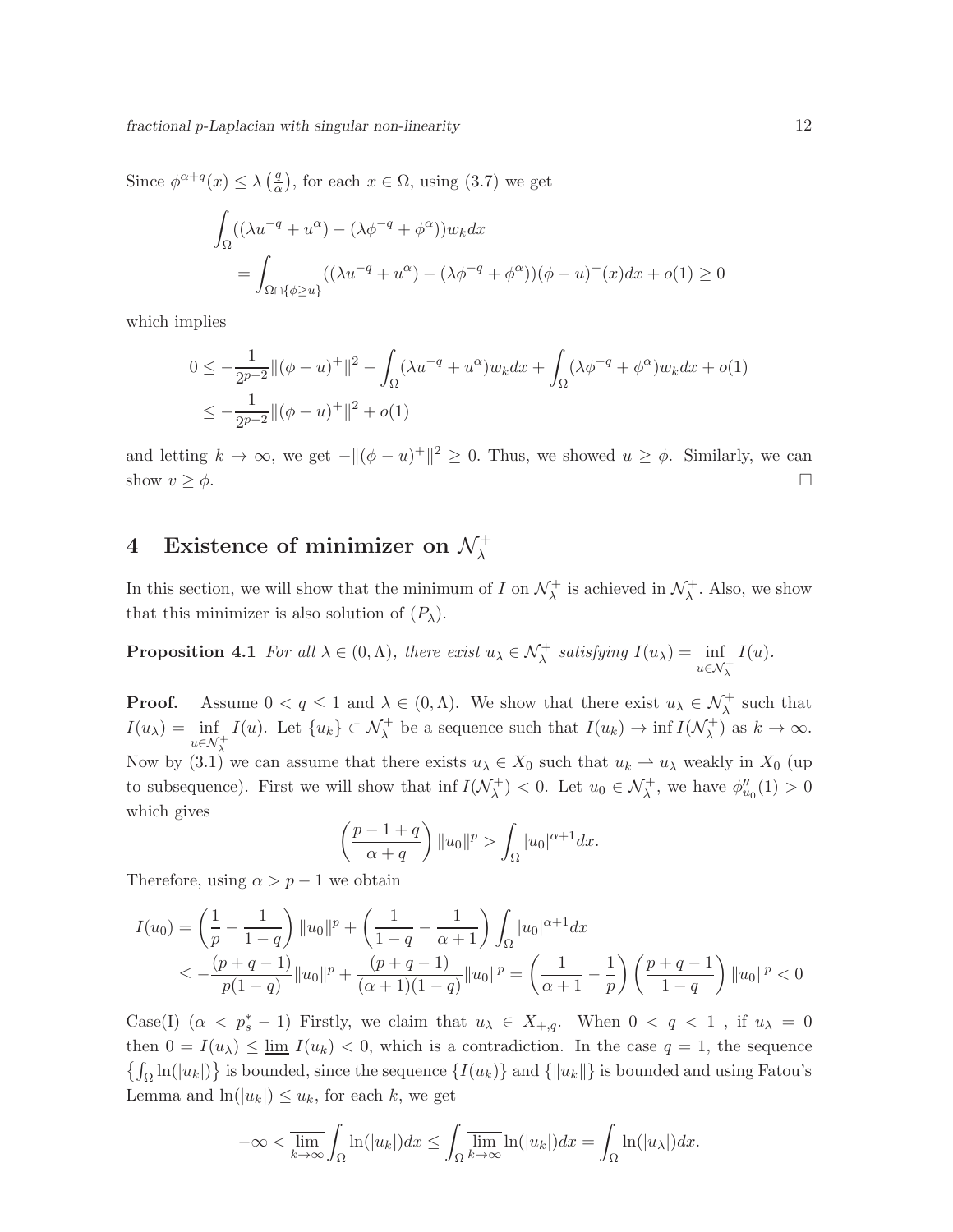which implies  $u_{\lambda} \neq 0$  and thus, in both cases we have shown  $u_{\lambda} \in X_{+,q}$ . We claim that  $u_k \to u_\lambda$  strongly in  $X_0$ . Suppose not. Then, we may assume  $\|u_k - u_\lambda\| \to c > 0$ . Using Brezis-Lieb lemma and embedding results for  $X_0$  in the subcritical case, we have

$$
\lim_{k \to \infty} \phi'_{u_k}(1) = \phi'_{u_\lambda}(1) + c^p \tag{4.1}
$$

which implies  $\phi'_{u_{\lambda}}(1) + c^p = 0$ , using  $\phi'_{u_k}(1) = 0$  for each k. Since  $\lambda \in (0, \Lambda)$ , there exist  $0 < t_1 < t_2$  (by fibering map analysis) such that  $\phi'_{u_\lambda}(t_1) = \phi'_{u_\lambda}(t_2) = 0$  and  $t_1 u_\lambda \in \mathcal{N}^+_\lambda$ . By (4.1), we have  $\phi'_{u_{\lambda}}(1) < 0$  which gives two cases :  $1 < t_1$  or  $t_2 < 1$ . When  $t_1 > 1$ , we have

$$
\inf I(\mathcal{N}_{\lambda}^+) = \lim I(u_k) = I(u_{\lambda}) + \frac{c^p}{p} = \phi_{u_{\lambda}}(1) + \frac{c^p}{p} > \phi_{u_{\lambda}}(1) > \phi_{u_{\lambda}}(t_1) \ge \inf I(\mathcal{N}_{\lambda}^+),
$$

which is a contradiction. Thus we have  $t_2 < 1$ . We set, for  $t > 0$ ,  $f(t) = \phi_{u_\lambda}(t) + \frac{c^p t^p}{2}$  $\frac{2t^p}{2}, t > 0.$ From (4.1), we get  $f'(1) = 0$  and since  $0 < t_2 < 1$ ,  $f'(t_2) = t_2^{p-1}$  $p^{-1}c^p > 0$ . So, f is increasing on  $[t_2, 1]$  and we obtain

$$
\inf I(\mathcal{N}_{\lambda}^{+}) = I(u_{\lambda}) + \frac{c^{p}}{p} = \phi_{u_{\lambda}}(1) + \frac{c^{p}}{p} = f(1) > f(t_{2}) > \phi_{u_{\lambda}}(t_{2}) > \phi_{u_{\lambda}}(t_{1}) \ge \inf I(\mathcal{N}_{\lambda}^{+}),
$$

which gives a contradiction. Hence,  $c = 0$  and thus,  $u_k \to u_\lambda$  strongly in  $X_0$ . Since  $\lambda \in (0, \Lambda)$ , we have  $\phi''_{u_\lambda}(1) > 0$ , so we obtain  $u_\lambda \in \mathcal{N}^+_\lambda$  and  $I(u_\lambda) = \inf I(\mathcal{N}^+_\lambda)$  $\lambda^{+}$ ).

Case(II)  $(\alpha = p_s^* - 1 \text{ and } 0 < q < 1)$  We set  $w_k := u_k - u_\lambda$  and claim that  $u_k \to u_\lambda$  strongly in  $X_0$ . Suppose  $||w_k||^p \to c^p \neq 0$  and  $\int_{\Omega} |w_k|^{p^*_s} dx \to d^{p^*_s}$  as  $k \to \infty$ . Since  $u_k \in \mathcal{N}^{\perp}_{\lambda}$ , using Brezis-Lieb Lemma, we get

$$
0 = \lim_{k \to \infty} \phi'_{u_k}(1) = \phi'_{u_\lambda}(1) + c^p - d^{p^*_s}
$$
\n(4.2)

which implies

$$
||u_\lambda||^p + c^p = \lambda \int_{\Omega} |u_\lambda|^{1-q} dx + \int_{\Omega} |u_k|^{p_s^*} dx + d^{p_s^*}.
$$

We claim that  $u_{\lambda} \in X_{+,q}$ . Suppose  $u_{\lambda} \equiv 0$ . If  $0 < q < 1$  and  $c = 0$  then  $0 > \inf I(\mathcal{N}_{\lambda}^+)$  $\lambda^{+}$ ) =  $I(0) = 0$ , which is a contradiction and if  $c \neq 0$  then

$$
\inf I(\mathcal{N}_{\lambda}^{+}) = I(0) + \frac{c^{p}}{p} - \frac{d^{p_{s}^{*}}}{p_{s}^{*}} = \frac{c^{p}}{p} - \frac{d^{p_{s}^{*}}}{p_{s}^{*}}.
$$
\n(4.3)

But we have  $||u_k||_p^p$  $_{p_s^*}^p S \le ||u_k||^p$  which gives  $c^p \ge S d^p$ . Also from (4.2), we have  $c^p = d^{p_s^*}$ . Then (4.3) implies

$$
0 > \inf I(\mathcal{N}_{\lambda}^+) = \left(\frac{1}{p} - \frac{1}{p_s^*}\right)c^p \ge \frac{s}{n}S^{\frac{n}{sp}},
$$

which is again a contradiction. In the case  $q = 1$ , the sequence  $\{\int_{\Omega} \ln(|u_k|)\}$  is bounded, since the sequence  $\{I(u_k)\}\$ and  $\{\|u_k\|\}\$ is bounded, using Fatou's Lemma and  $\ln(|u_k|) \leq u_k$ , for each  $k$ , we get

$$
-\infty < \overline{\lim_{k \to \infty}} \int_{\Omega} \ln(|u_k|) dx \le \int_{\Omega} \overline{\lim_{k \to \infty}} \ln(|u_k|) dx = \int_{\Omega} \ln(|u_\lambda|) dx.
$$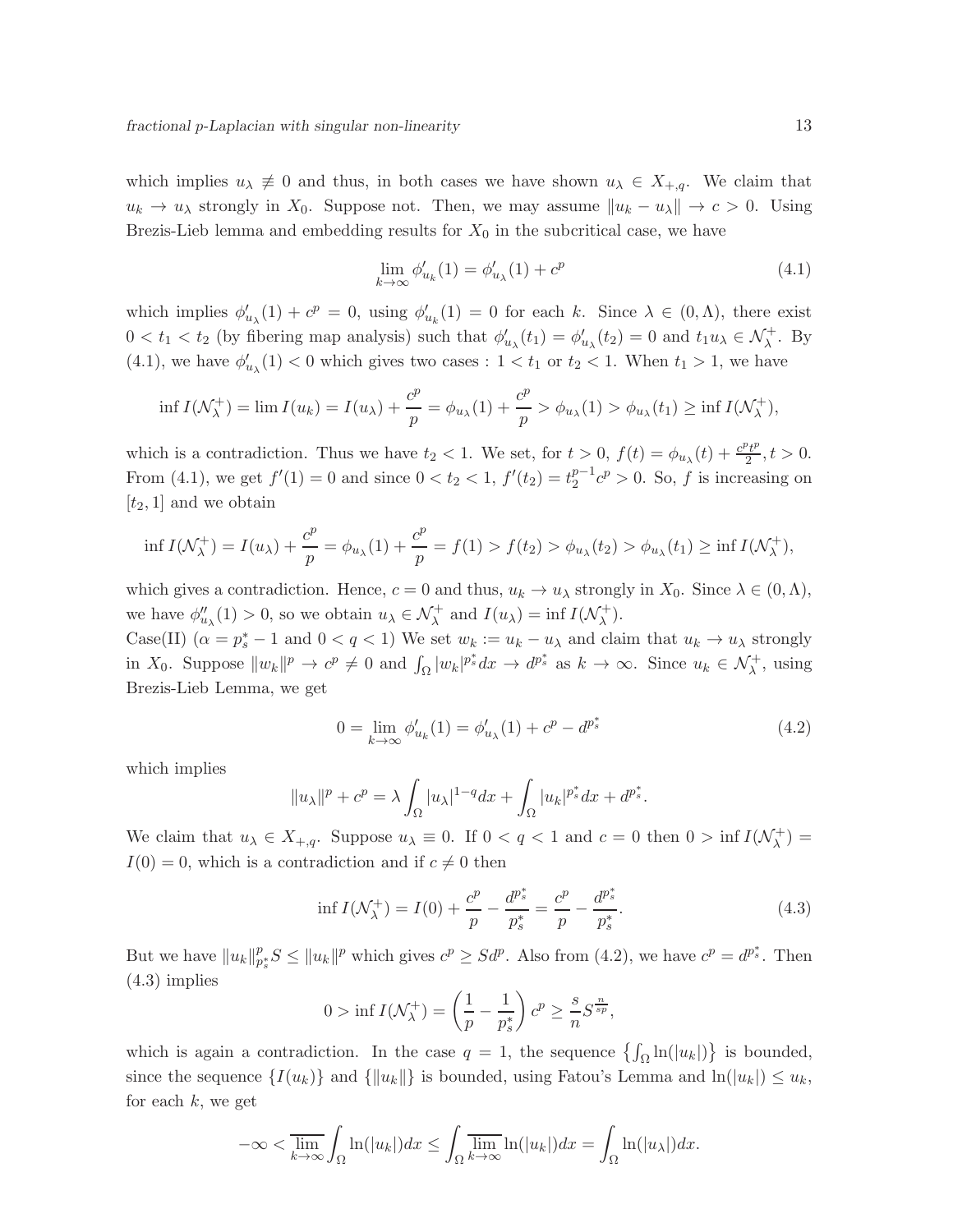which implies  $u_{\lambda} \neq 0$ . Thus, in both cases we have shown that  $u_{\lambda} \in X_{+,q}$ . So, there exists  $0 < t_1 < t_2$  such that  $\phi'_{u_\lambda}(t_1) = \phi'_{u_\lambda}(t_2) = 0$  and  $t_1 u_\lambda \in \mathcal{N}^+_{\lambda}$ . Then, three cases arise: (i)  $t_2 < 1$ ,

(ii)  $t_2 \ge 1$  and  $\frac{c^p}{p} - \frac{d^{p^*_s}}{p^*_s} < 0$ , and (iii)  $t_2 \ge 1$  and  $\frac{c^p}{p} - \frac{d^{p^*_s}}{p^*_s} \ge 0$ . Case (i) Let  $h(t) = \phi_{u_\lambda}(t) + \frac{c^p t^p}{p} - \frac{d^{p^*_s} t^{p^*_s}}{p^*_s}$  for  $t > 0$ . By (4.2) we get  $h'(1) = \phi'_{u_\lambda}(1) + c^p - d^{p^*_s} = 0$ and

$$
h'(t_2) = \phi'_{u_\lambda}(t_2) + t_2^p c^p - t_2^{p^*_s} d^{p^*_s} = t_2^p (c^p - t_2^{p^*_s - p} d^{p^*_s}) > t_2^p (c^p - d^{p^*_s}) > 0
$$

which implies that h increases on  $[t_2, 1]$ . Then we get

$$
\inf I(\mathcal{N}_{\lambda}^{+}) = \lim I(u_{k}) \ge \phi_{u}(1) + \frac{c^{p}}{p} - \frac{d^{p_{s}^{*}}}{p_{s}^{*}} = h(1) > h(t_{2})
$$

$$
= \phi_{u}(t_{2}) + \frac{c^{p}t_{2}^{p}}{p} - \frac{d^{p_{s}^{*}}t_{2}^{p_{s}^{*}}}{p_{s}^{*}} \ge \phi_{u}(t_{2}) + \frac{t_{2}^{p}}{p}(c^{p} - d^{p_{s}^{*}})
$$

$$
> \phi_{u}(t_{2}) > \phi_{u}(t_{1}) \ge \inf I(\mathcal{N}_{\lambda}^{+}),
$$

which is a contradiction.

Case (ii) In this case, since  $\lambda \in (0, \Lambda)$ , we have  $(c^p/p - d^{p^*_s}/p^*_s) < 0$  and  $Sd^p \le c^p$ . Also we see that, for each  $u_0 \in \mathcal{N}^+_\lambda$ 

$$
0 < \phi_{u_0}^{\prime\prime}(1) = (p-1) \|u_0\|^p + q\lambda \int_{\Omega} |u_0|^{1-q} dx - (p_s^* - 1) \int_{\Omega} |u_0|^{p_s^*} dx
$$
\n
$$
= (p - 1 + q) \|u_0\|^p + (-q - p_s^* + 1) \int_{\Omega} |u_0|^{p_s^*} dx
$$

which implies  $(p - 1 + q) \|u_0\|^p > (q + p_s^* - 1) \int_{\Omega} |u_0|^{p_s^*} dx = (q + p_s^* - 1) |u_0|_{p_s^*}^{p_s^*}$ or,  $C_{p_s^*} \leq \left(\frac{p-1+q}{q+p_s^*-1}\right)$  $q+p_s^*-1$ )  $||u_0||^{p-p_s^*}$  or,  $||u_0||^p \leq \left(\frac{p-1+q}{q+p^*-1}\right)$  $q+p_s^* - 1$  $\int_{\frac{p_s^*}{p_s^* - p}}^{\frac{p}{p_s^*} - p} S^{\frac{p_s^*}{p_s^* - p}}$ . Thus, we have

$$
\sup\{\|u\|^p: u \in \mathcal{N}_{\lambda}^+\} \le \left(\frac{p}{p_s^*}\right)^{\frac{p}{p_s^*-p}} S^{\frac{p_s^*}{p_s^*-p}} < c^p \le \sup\{\|u\|^p: u \in \mathcal{N}_{\lambda}^+\},\
$$

which gives a contradiction. Consequently, in case (iii) we have

$$
\inf I(\mathcal{N}_{\lambda}^+) = I(u_{\lambda}) + \frac{c^p}{p} - \frac{d^{p^*}}{p^*_{s}} \ge I(u_{\lambda}) = \phi_{u_{\lambda}}(1) \ge \phi_{u_{\lambda}}(t_1) \ge \inf I(\mathcal{N}_{\lambda}^+).
$$

Clearly, this holds when  $t_1 = 1$  and  $(c^p/p - d^{p^*_s}/p^*_s) = 0$  which yields  $c = 0$  and  $u_\lambda \in \mathcal{N}^+_\lambda$ . Thus,  $u_k \to u_\lambda$  strongly in  $X_0$  as  $k \to \infty$  and  $I(u_\lambda) = \inf I(\mathcal{N}_{\lambda}^+)$ λ ).  $\qquad \qquad \Box$ 

**Proposition 4.2**  $u_{\lambda}$  *is a positive weak solution of*  $(P_{\lambda})$ *.* 

**Proof.** Let  $\psi \in C_c^{\infty}(\Omega)$ . By Lemma 3.7, since  $\phi > 0$ , we can find  $\beta > 0$  such that  $u_{\lambda} \ge \beta$ on support of  $\psi$ . Then  $u_{\lambda} + \epsilon \psi \geq 0$ , for small  $\epsilon$ . With similar reasoning as in the proof of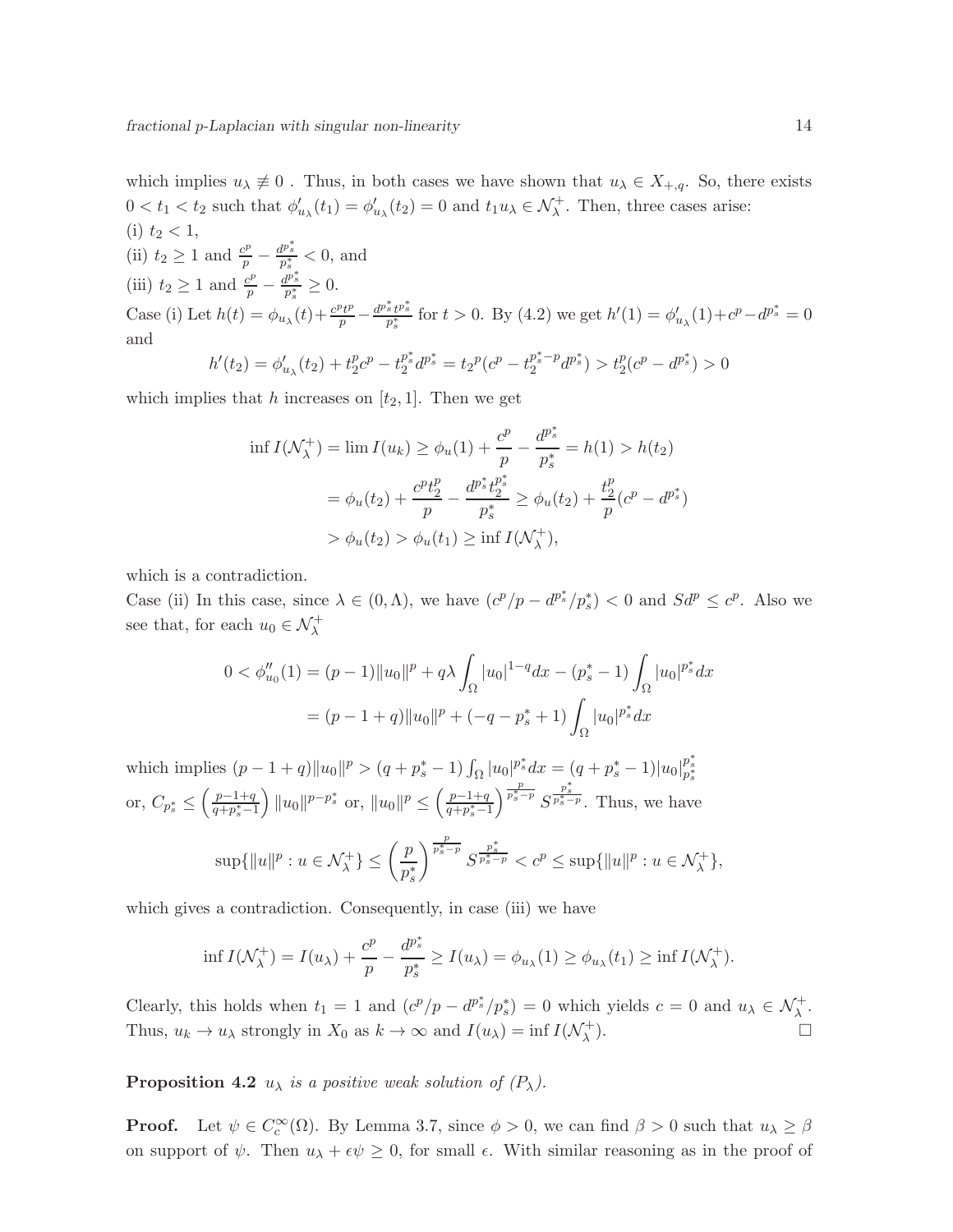Lemma 3.5,  $I(u_\lambda + \epsilon \psi) \geq I(u_\lambda)$  for sufficiently small  $\epsilon > 0$ . Then we have

$$
0 \leq \lim_{\epsilon \to 0} \frac{I(u_{\lambda} + \epsilon \psi) - I(u_{\lambda})}{\epsilon}
$$
  
= 
$$
\int_{Q} \frac{|u_{\lambda}(x) - u_{\lambda}(y)|^{p-2} (u_{\lambda}(x) - u_{\lambda}(y)) (\psi(x) - \psi(y))}{|x - y|^{n + ps}} dxdy - \lambda \int_{\Omega} u_{\lambda}^{-q} \psi dx - \int_{\Omega} u_{\lambda}^{\alpha} \psi dx.
$$

Since  $\psi \in C_c^{\infty}(\Omega)$  is arbitrary, we conclude that  $u_\lambda$  is a positive weak solution of  $(P_\lambda)$ .  $\Box$ We recall the following comparison principle from [34].

**Lemma 4.3** *Let*  $u, v \in X_0$  *are such that*  $u \geq v$  *in*  $\mathbb{R}^n \setminus \Omega$  *and* 

$$
\int_{Q} (|u(x) - u(y)|^{p-2} (u(x) - u(y)) - |v(x) - v(y)|^{p-2} (v(x) - v(y))) \frac{(\psi(x) - \psi(y))}{|x - y|^{n+ps}} dx dy \ge 0
$$

*for all non-negative*  $\psi \in X_0$ *. Then*  $u \geq v$  *in*  $\Omega$ *.* 

**Proof.** Proof follows by taking  $\psi = (v - u)^+$  and using the equality

$$
|b|^{p-2}b - |a|^{p-2}a = (p-1)(b-a)\int_0^1 |a+t(b-a)|^{p-2}dt.
$$

As a consequence, we have

#### Lemma 4.4  $\Lambda_1 < \infty$ .

**Proof.** Suppose  $\Lambda_1 = \infty$ . Then from Proposition 4.2,  $(P_\lambda)$  has a solution for all  $\lambda$ . Now choose  $\lambda$  large enough such that

$$
\lambda t^{-q}+t^{p^*_s-1}>(\lambda_1+\epsilon)t^{p-1}, \text{ for all } t\in (0,\infty).
$$

Then  $\overline{u} := u_{\lambda}$  is a super solution of the eigenvalue problem

$$
(P_{\epsilon})
$$
  $u \in X_0$ ; and  $(-\Delta_p)^s u = (\lambda_1 + \epsilon)|u|^{p-2}u$  in  $\Omega$ .

Also we can choose r small such that  $\underline{u} := r\phi_1$  is a subsolution of  $(P_\epsilon)$ . Then by the boundedness of  $u_\lambda$  (see Theorem 6.4) and  $\phi_1$ , we can choose r small such that  $u \leq \overline{u}$ . Now, we consider the monotone iterations

$$
u_0 = r\phi_1
$$
  
 $u_n \in X_0$ ; and  $(-\Delta_p)^s u_n = (\lambda_1 + \epsilon)|u_{n-1}|^{p-2}u_{n-1}$  in  $\Omega$ .

Then by the weak comparison Lemma 4.3, we get

$$
r\phi_1(x) \le u_1(x) \le u_2(x) \le \dots \le u_{n-1}(x) \le u_n(x) \le \dots \le u_{\lambda}(x), \ \forall x \in \Omega
$$

Therefore, the sequence  $\{u_n\}$  is bounded in  $X_0$  and hence has a weakly convergent subsequence  $\{u_n\}$  that converges to  $u_0$ . Thus,  $u_0$  is a solution of  $(P_\epsilon)$ . Since  $\epsilon > 0$  is arbitrary, we get a contradiction to the simplicity and isolatedness of  $\lambda_1$ .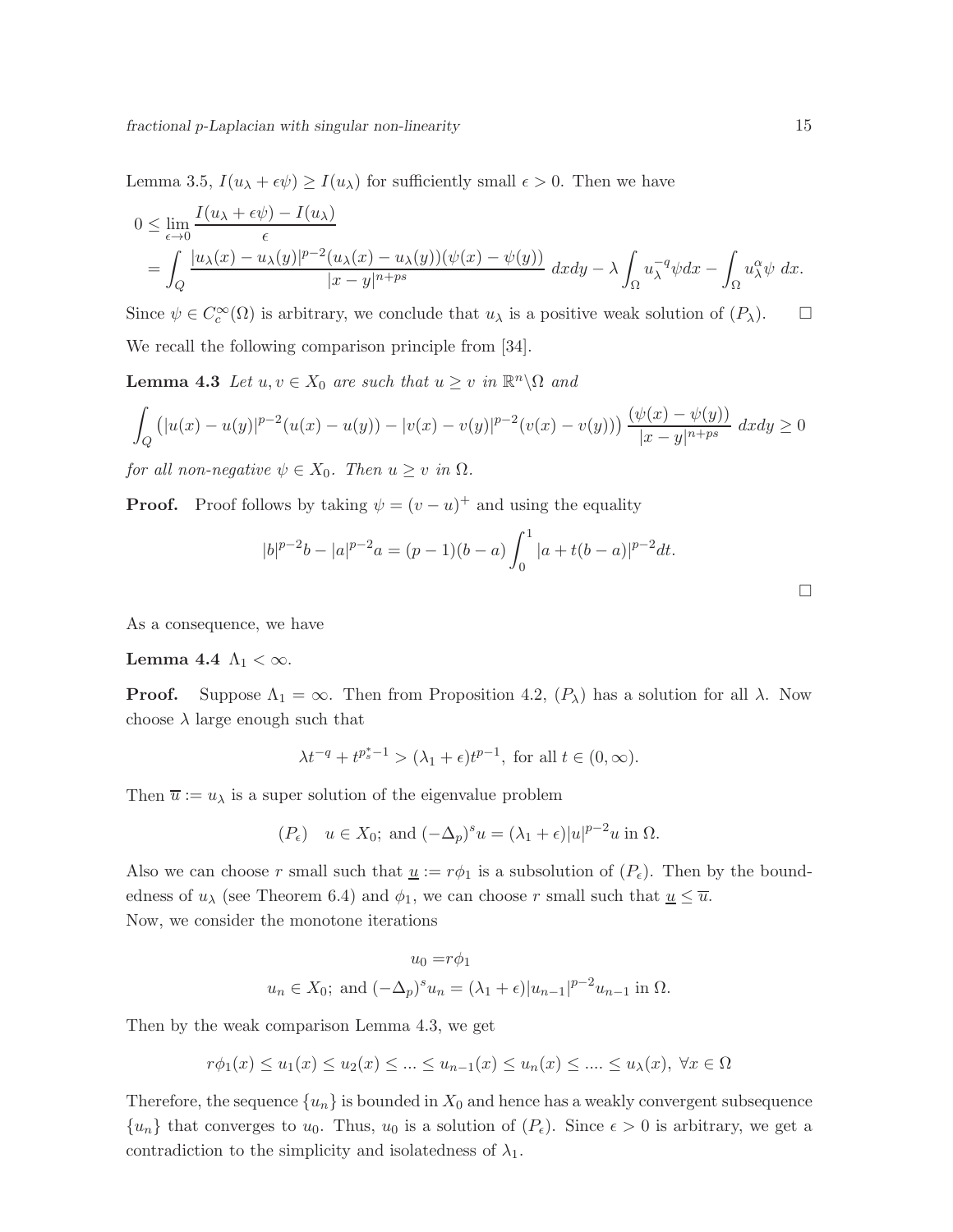# 5 Existence of minimizer on  $\mathcal{N}_{\lambda}^{-}$

In this section we show the existence of second solution for  $(P_\lambda)$  in the subcritical case. We assume  $\alpha < p_s^* - 1$ .

**Proposition 5.1** For all 
$$
\lambda \in (0, \Lambda)
$$
, there exist  $v_{\lambda} \in \mathcal{N}_{\lambda}^-$  satisfying  $I(v_{\lambda}) = \inf_{v \in \mathcal{N}_{\lambda}^-} I(v)$ .

**Proof.** Assume  $0 < q \leq 1$  and  $\lambda \in (0, \Lambda)$ . We will show that there exists  $v_{\lambda} \in \mathcal{N}_{\lambda}^{-}$  with  $I(v_\lambda) = \inf I(\mathcal{N}_\lambda^-)$  $\sum_{\lambda}$ . Let  $\{v_k\} \subset \mathcal{N}_{\lambda}^-$  be a sequence such that  $\lim_{k \to \infty} I(v_k) = \inf I(\mathcal{N}_{\lambda}^-)$  $\left(\frac{1}{\lambda}\right)$ . Using Lemma 3.4, we can assume that  $v_k \to v_\lambda$  weakly as  $k \to \infty$  in  $X_0$ . We claim that  $v_\lambda \in X_{+,q}$ . When  $0 < q < 1$ , if  $v_{\lambda} = 0$  then  $\{v_k\}$  converges strongly to 0, which contradicts Lemma 3.4. If  $q = 1$ , we similarly have  $-\infty < \int_{\Omega} \ln(|v_k|) dx$  as above. So, by both the cases, we get  $v_{\lambda} \in X_{+,q}$ . Next, we claim that  $\{v_k\}$  converges strongly to  $v_{\lambda}$  in  $X_0$ . Suppose not. Then we may assume  $||v_k - v_\lambda|| \to d > 0$ , and we have

- 1. inf  $I(\mathcal{N}_\lambda^-)$  $\mathcal{L}_{\lambda}^{-}$ ) =  $\lim I(v_k) \geq I(v_{\lambda}) + d^p/p.$
- 2. For each k,  $\phi'_{v_k}(1) = 0$  and  $\phi''_{v_k}(1) < 0 \implies \phi'_{v_k}(1) + d^p = 0$  and  $\phi''_{v_k}(1) + d^p \le 0$ .

By (2), we have  $\phi'_{v_\lambda}(1) < 0$  and  $\phi''_{v_\lambda}(1) < 0$ . So, there exists  $t_2 \in (0,1)$  such that  $\phi'_{v_\lambda}(t_2) = 0$ and  $\phi''_{v_\lambda}(t_2) < 0$ . Thus,  $t_2v_\lambda \in \mathcal{N}_\lambda^-$ . Define  $g : \mathbb{R}^+ \to \mathbb{R}$  as  $g(t) = \phi_{v_\lambda}(t) + \frac{d^p t^p}{2}$  $\frac{t^2t^p}{2}$ , for  $t > 0$ . From (2), we get  $g'(1) = 0$  and since  $0 < t_2 < 1$ ,  $g'(t_2) = d^p t_2^{p-1} > 0$ . Then, g is increasing on  $[t_2, 1]$ . Now we obtain

$$
\inf I(\mathcal{N}_{\lambda}^{-}) \ge I(v_{\lambda}) + \frac{d^{p}}{p} = \phi_{v_{\lambda}}(1) + \frac{d^{p}}{p} = g(1) \ge g(t_{2}) > \phi_{v_{\lambda}}(t_{2}) = I(t_{2}v_{\lambda}) \ge \inf I(\mathcal{N}_{\lambda}^{-}),
$$

which gives a contradiction. Hence,  $d = 0$  and thus,  $\{v_k\}$  converges strongly to  $v_\lambda$  in  $X_0$ . Since  $\lambda \in (0, \Lambda)$ , we have  $\phi_{v_{\lambda}}^{\prime\prime}(1) < 0$ . Therefore, we obtain  $v_{\lambda} \in \mathcal{N}_{\lambda}^{-}$  and  $I(v_{\lambda}) = \inf I(\mathcal{N}_{\lambda}^{-}$  $\frac{1}{\lambda}$ ). This completes the proof of this proposition in subcritical case.

**Proposition 5.2** *For*  $\lambda \in (0, \Lambda)$ ,  $v_{\lambda}$  *is a positive weak solution of (P<sub>* $\lambda$ *</sub>).* 

**Proof.** Let  $\psi \in C_c^{\infty}(\Omega)$ . Using Lemma 3.7, since  $\phi > 0$  in  $\Omega$ , we can find  $\beta > 0$  such that  $v_{\lambda} \geq \beta$  on supp $(\psi)$ . Also,  $t_{\epsilon} \to 1$  as  $\epsilon \to 0^+$ , where  $t_{\epsilon}$  is the unique positive real number corresponding to  $(v_\lambda + \epsilon \psi)$  such that  $t_\epsilon(v_\lambda + \epsilon \psi) \in \mathcal{N}_\lambda^-$ . Then, by Lemma 3.5 we have

$$
0 \leq \lim_{\epsilon \to 0} \frac{I(t_{\epsilon}(v_{\lambda} + \epsilon \psi)) - I(v_{\lambda})}{\epsilon} \leq \lim_{\epsilon \to 0} \frac{I(t_{\epsilon}(v_{\lambda} + \epsilon \psi)) - I(t_{\epsilon}v_{\lambda})}{\epsilon}
$$
  
= 
$$
\int_{Q} \frac{|v_{\lambda}(x) - v_{\lambda}(y)|^{p-2}(v_{\lambda}(x) - v_{\lambda}(y))(\psi(x) - \psi(y))}{|x - y|^{n + sp}} dxdy - \int_{\Omega} \left(\lambda v_{\lambda}^{-q} + v_{\lambda}^{\alpha}\right) \psi dx.
$$

Since  $\psi \in C_c^{\infty}(\Omega)$  is arbitrary, we conclude that  $v_{\lambda}$  is positive weak solution of  $(P_{\lambda})$ .

**Proof of Theorem 2.4:** Proof follows from Proposition 4.2 and Proposition 5.2.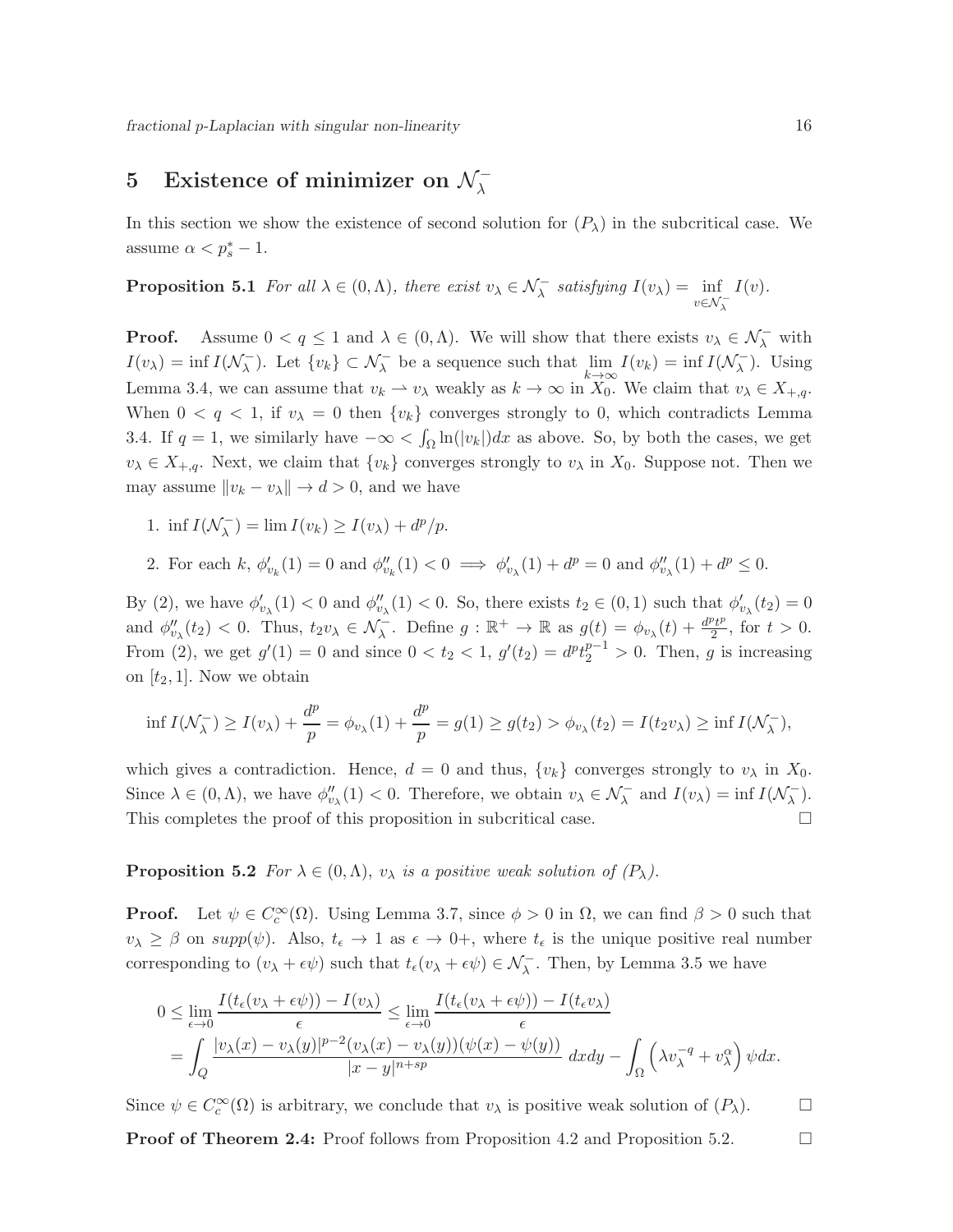Remark 5.3 *To prove the existence of second positive solution in the critical case, one requires to know the classification of exact solutions of the problem*

$$
(-\Delta_p)^s u = |u|^{p_s^*-2} u \text{ in } \mathbb{R}^n.
$$

*These are the minimizers of* S, the best constant of the embedding  $X_0$  into  $L^{p^*_s}$ . In [39, 8], *authors obtained several estimates on these minimizers and conjectu that the solutions are dilations and translations of the radial function*

$$
U(x) = \frac{1}{(1+|x|^{p'})^{(N-sp)/p}}, \ x \in \mathbb{R}^n
$$

*where*  $p' = \frac{p}{p}$ p−1 *. In case of* p = 2, *these classifications are proved in [41], where author proved that all solutions are classified by dilations and translations of*  $U(x)$ *. Using these classifications, in [40] it is shown that*

$$
\sup\{I(u_\lambda+tU_\epsilon)\;:\; t\geq 0\}
$$

where  $U_{\epsilon} = \epsilon^{-(n-2s)/2} U(\frac{x}{\epsilon})$  $\frac{x}{\epsilon}$ ,  $x \in \mathbb{R}^n$ ,  $\epsilon > 0$  and  $u_{\lambda}$  is the minimizer on  $\mathcal{N}_{\lambda}^+$ λ *. Then by carefully analysing the related fiber maps it is shown that*  $u_{\lambda} + tU_{\epsilon} \in \mathcal{N}_{\lambda}$ , for large t. From this it *follows*

$$
\inf I(\mathcal{N}_{\lambda}^-) < I(u_{\lambda}) + \frac{s}{n} S^{\frac{n}{2s}}
$$

*Then the existence of minimizer is shown using the analysis of fibering maps in Lemma 3.2.*

# 6 Regularity of weak solutions

In this section, we shall prove some regularity properties of positive weak solutions of  $P_\lambda$ . We begin with the following lemma.

**Lemma 6.1** *Suppose* u *is a weak solution of*  $(P_{\lambda})$ *, then for each*  $w \in X_0$ *, it satisfies*  $u^{-q}w \in Y_0$  $L^1(\Omega)$  and

$$
\int_{Q} \frac{|u(x) - u(y)|^{p-2} (u(x) - u(y))(w(x) - w(y))}{|x - y|^{n + sp}} dx dy - \int_{\Omega} (\lambda u^{-q} + u^{\alpha}) w dx = 0.
$$
 (6.1)

**Proof.** Let u be a weak solution of  $(P_\lambda)$  and  $w \in X_+$ . By Lemma 2.2, we get a sequence  $\{w_k\} \in X_0$  such that  $\{w_k\} \to w$  strongly in  $X_0$ , each  $w_k$  has compact support in  $\Omega$  and  $0 \leq w_1 \leq w_2 \leq \ldots$  Since each  $w_k$  has compact support in  $\Omega$  and u is a positive weak solution of  $(P_\lambda)$ , for each k we get

$$
\lambda \int_{\Omega} u^{-q} w_k dx = \int_{Q} \frac{|u(x) - u(y)|^{p-2} (u(x) - u(y))(w_k(x) - w_k(y))}{|x - y|^{n+sp}} dxdy - \int_{\Omega} u^{\alpha} w_k dx.
$$

Using monotone convergence theorem, we get  $u^{-q}w \in L^1(\Omega)$  and

$$
\lambda \int_{\Omega} u^{-q}w dx = \int_{Q} \frac{|u(x) - u(y)|^{p-2}(u(x) - u(y))(w(x) - w(y))}{|x - y|^{n+sp}} dxdy - \int_{\Omega} u^{\alpha}w dx.
$$

If  $w \in X_0$  then  $w = w^+ - w^-$  and  $w^+, w^- \in X_+$ . Since we proved the lemma for each  $w \in X_+$ , we obtain the conclusion.  $\Box$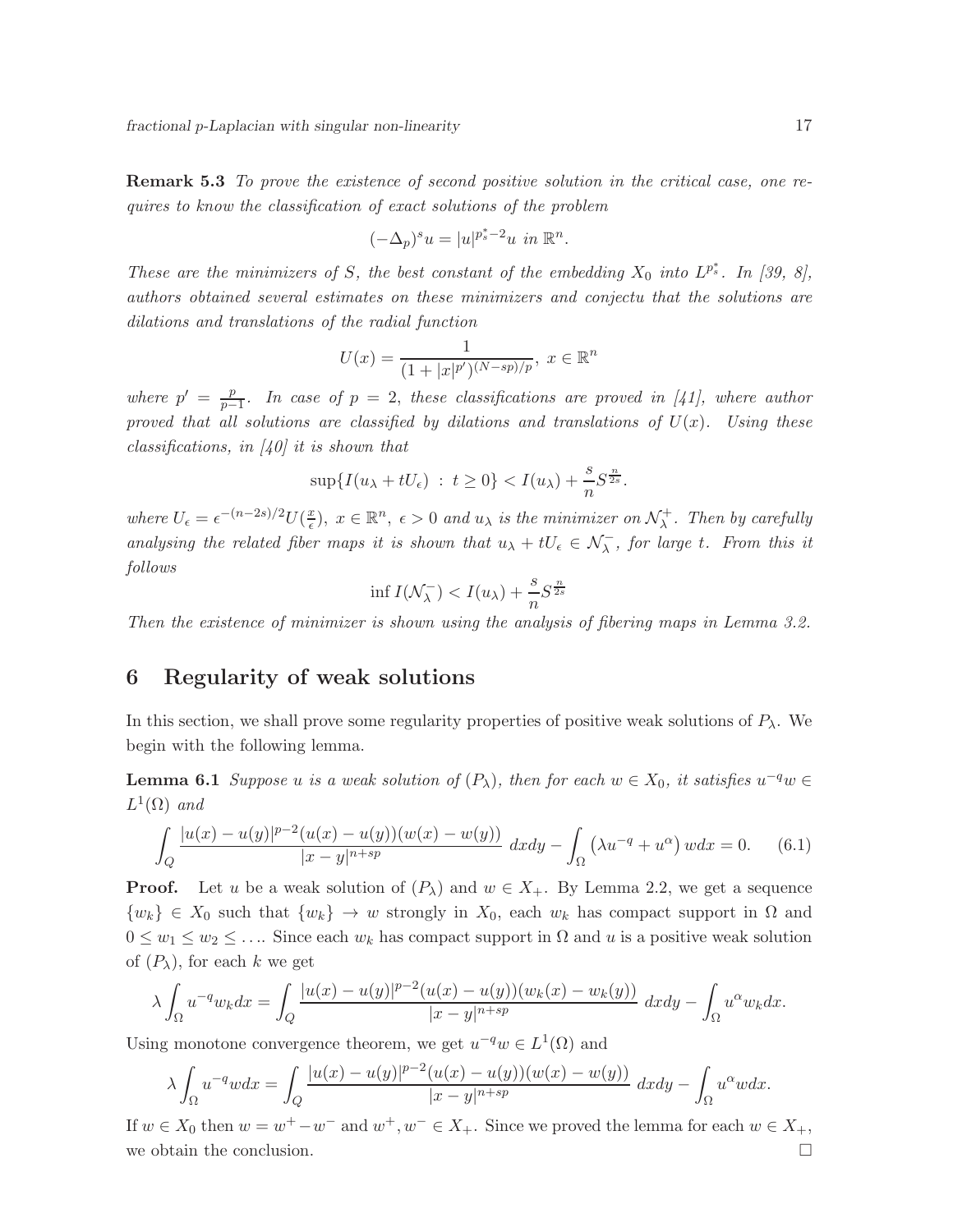Before proving our next result, let us recall some estimates or inequalities from [7].

**Lemma 6.2** *Let*  $1 < p < \infty$  *and*  $f : \mathbb{R} \to \mathbb{R}$  *be a*  $C^1$  *convex function.* If  $\tau \geq 0$ , t, a,  $b \in \mathbb{R}$ and  $A, B > 0$  *then* 

$$
|f(a)-f(b)|^{p-2}(f(a)-f(b))(A-B) \leq |a-b|^{p-2}(a-b)(A|f'(a)|^{p-2}f'(a)-B|f'(b)|^{p-2}f'(b)).
$$

**Lemma 6.3** Let  $1 < p < \infty$  and  $g : \mathbb{R} \to \mathbb{R}$  be an increasing function, then we have

 $|G(a) - G(b)|^p \leq |a - b|^{p-2}(a - b)(g(a) - g(b))$ 

where  $G(t) = \int_0^t g'(\tau) \frac{1}{p} d\tau$ , for  $t \in \mathbb{R}$ .

**Theorem 6.4** *Let* u *be a positive solution of*  $(P_\lambda)$ *. Then*  $u \in L^\infty(\Omega)$ *.* 

**Proof.** Proof here is adopted from Brasco and Parini [7]. Let  $\epsilon > 0$  be very small and define

$$
f_{\epsilon}(t) = (\epsilon^2 + t^2)^{\frac{1}{2}}
$$

which is smooth, convex and Lipschitz. Let  $0 < \psi \in C_c^{\infty}(\Omega)$  and we take  $\varphi = \psi |f_{\epsilon'}(u)|^{p-2} f'_{\epsilon}(u)$ as the test function in  $(6.1)$ . By taking the choices

$$
a = u(x), b = u(y), A = \psi(x), B = \psi(y)
$$

in Lemma 6.2, we get

$$
\int_{Q} \frac{|f_{\epsilon}(u(x)) - f_{\epsilon}(u(y))|^{p-2}(f_{\epsilon}(u(x)) - f_{\epsilon}(u(y)))(\psi(x) - \psi(y))|}{|x - y|^{n + sp}} dxdy \le \int_{\Omega} (|\lambda u^{-q} + u^{\alpha}|) |f'_{\epsilon}(u)|^{p-1} \psi dx
$$
\n(6.2)

As  $t \to 0$ ,  $f_{\epsilon}(t) \to |t|$  and we have  $|f'_{\epsilon}(t)| \leq 1$ . So using Fatou's Lemma, we let  $\epsilon \to 0$  in above inequality and get

$$
\int_{Q} \frac{|\,|u(x)| - |u(y)|\,|^{p-2} \, (|u(x)| - |u(y)|)(\psi(x) - \psi(y))}{|x - y|^{n+sp}} \, dxdy \le \int_{\Omega} \left( |\lambda u^{-q} + u^{\alpha}| \right) \psi \, dx, \tag{6.3}
$$

for every  $0 < \psi \in C_c^{\infty}(\Omega)$ . The above inequality still holds for  $0 \le \psi \in X_0$  (similar proof as of Lemma 6.1). Now, let us define  $u_K = \min\{(u-1)^+, K\} \in X_0$ , for  $K > 0$ . For  $\beta > 0$  and  $\rho > 0$ , we take  $\psi = (u_K + \rho)^{\beta} - \rho^{\beta}$  as test function in (6.3) and get

$$
\int_{Q} \frac{|\,|u(x)| - |u(y)|\,|^{p-2} \, (|u(x)| - |u(y)|) ( (u_K(x) + \rho)^{\beta} - (u_K(y) + \rho)^{\beta} )}{|x - y|^{n + sp}} \, dxdy
$$
\n
$$
\leq \int_{\Omega} \left( |\lambda u^{-q} + u^{\alpha}| \right) \left( (u_K + \rho)^{\beta} - \rho^{\beta} \right) dx. \tag{6.4}
$$

Then, by using Lemma 6.3 with the function

$$
g(u) = (u_K + \rho)^\beta,
$$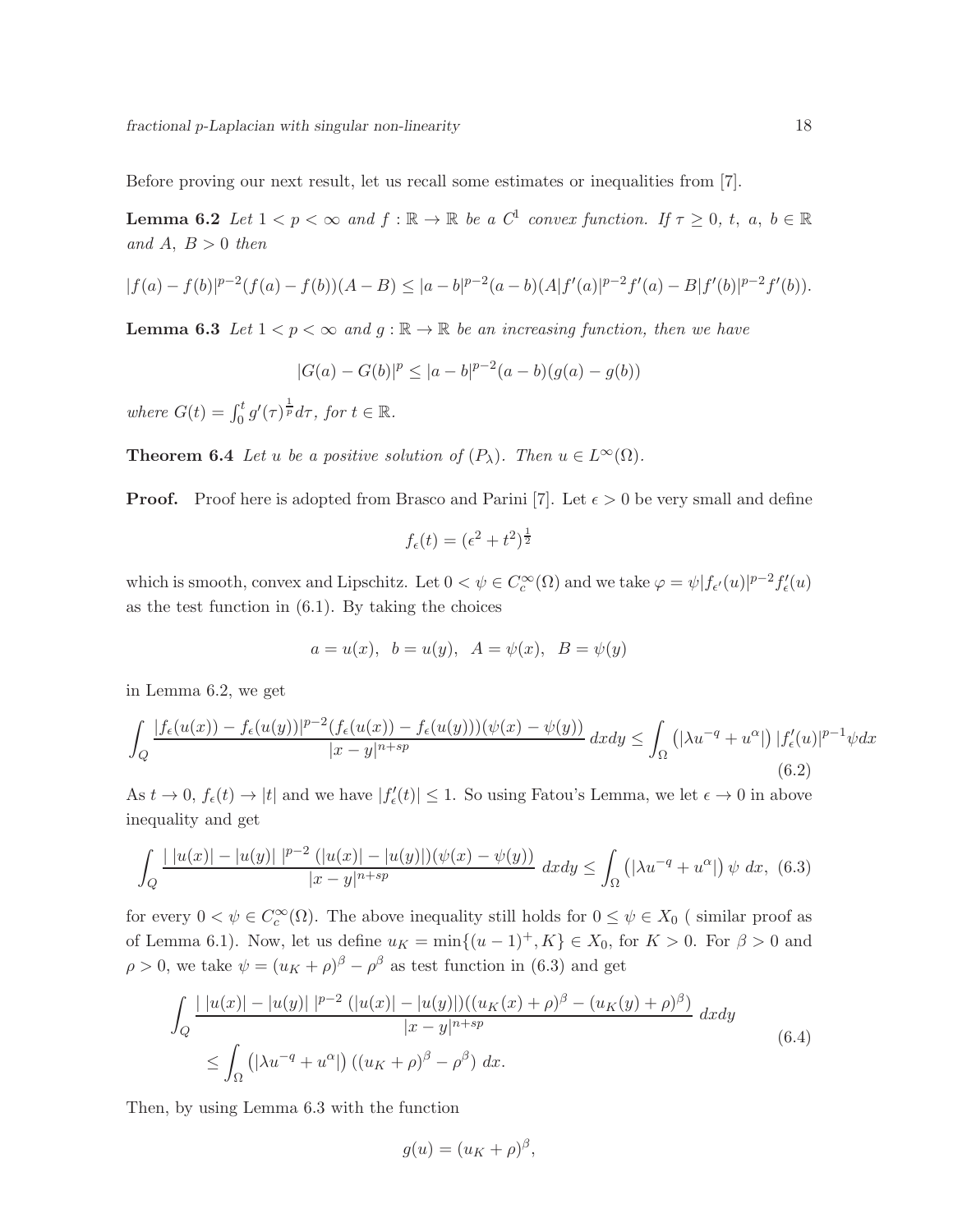we get

$$
\int_{Q} \frac{|(u_{K}(x)+\rho)^{\frac{\beta+p-1}{p}} - (u_{K}(y)+\rho)^{\frac{\beta+p-1}{p}}|}{x-y} dxdy \n\leq \frac{(\beta+p-1)^{p}}{\beta p^{p}} \int_{Q} \frac{|u(x)| - |u(y)| |^{p-2} (|u(x)| - |u(y)|) ((u_{K}(x)+\rho)^{\beta} - (u_{K}(y)+\rho)^{\beta})}{|x-y|^{n+sp}} dxdy \n\leq \frac{(\beta+p-1)^{p}}{\beta p^{p}} \int_{\Omega} \lambda |u^{-q}| ((u_{K}+\rho)^{\beta} - \rho^{\beta}) dx + \int_{\Omega} |u^{\alpha}| ((u_{K}+\rho)^{\beta} - \rho^{\beta}) dx.
$$
\n(6.5)

Now, from the support of  $\boldsymbol{u}_K$  we have

$$
\int_{\Omega} \lambda |u^{-q}| ((u_K + \rho)^{\beta} - \rho^{\beta}) dx + \int_{\Omega} |u^{\alpha}| ((u_K + \rho)^{\beta} - \rho^{\beta}) dx
$$
  
\n
$$
= \int_{\{u \ge 1\}} \lambda |u^{-q}| ((u_K + \rho)^{\beta} - \rho^{\beta}) dx + \int_{\{u \ge 1\}} |u^{\alpha}| ((u_K + \rho)^{\beta} - \rho^{\beta}) dx
$$
  
\n
$$
\le C_1 \int_{\{u \ge 1\}} (1 + |u|^{\alpha}) ((u_K + \rho)^{\beta} - \rho^{\beta}) dx
$$
  
\n
$$
\le 2C_1 \int_{\{u \ge 1\}} |u|^{\alpha} ((u_K + \rho)^{\beta} - \rho^{\beta}) dx
$$
  
\n
$$
\le 2C_1 |u|_{p_s^*}^{\alpha} |(u_K + \rho)^{\beta}|_r
$$
\n(6.6)

where  $C_1 = \max\{\lambda, 1\}$  and  $r = \frac{p_s^*}{p_s^* - \alpha}$ . By using Sobolev inequality given in Theorem 1 of [35], we get

$$
\int_{Q} \frac{|(u_{K}(x)+\rho)^{\frac{\beta+p-1}{p}}-(u_{K}(y)+\rho)^{\frac{\beta+p-1}{p}}|}{x-y^{n+sp}} dxdy \geq \frac{1}{T_{p,s}}|(u_{K}+\rho)^{\frac{\beta+p-1}{p}}-\rho^{\frac{\beta+p-1}{p}}|_{p_{s}^{*}}^{p}
$$

$$
\geq \frac{1}{T_{p,s}}\left(\left(\frac{\rho}{2}\right)^{p-1}|(u_{K}+\rho)^{\beta_{p}}|_{p_{s}^{*}}^{p}-\rho^{\beta+p-1}|\Omega|^{\frac{p}{p_{s}^{*}}}\right),
$$

where  $T_{p,s}$  is a nonnegative constant and the last inequality follows from triangle inequality and  $(u_K + \rho)^{\beta+p-1} \ge \rho^{p-1}(u_K + \rho)^{\beta}$ . Using all these estimates, we now have

$$
|(u_K+\rho)^{\frac{\beta}{p}}|_{p_s^*}^p \leq C \left(T_{p,s}\left(\frac{2}{\rho}\right)^{p-1}\left(\frac{(\beta+p-1)^p}{\beta p^p}\right)|u|_{p_s^*}^{\alpha}|(u_K+\rho)^{\beta}|_r+\rho^{\beta}|\Omega|^{\frac{p}{p_s^*}}\right),
$$

where  $C = C(p) > 0$  is a constant. By convexity of the map  $t \mapsto t^p$ , we can show that

$$
\frac{1}{\beta} \left( \frac{\beta + p - 1}{p} \right)^p \ge 1.
$$

Using this we can also check that

$$
\rho^{\beta}|\Omega|^{\frac{p}{p^*_s}} \leq \frac{1}{\beta} \left(\frac{\beta+p-1}{p}\right)^p |\Omega|^{1-\frac{1}{r}-\frac{sp}{n}} |(u_K+\rho)^{\beta}|_r.
$$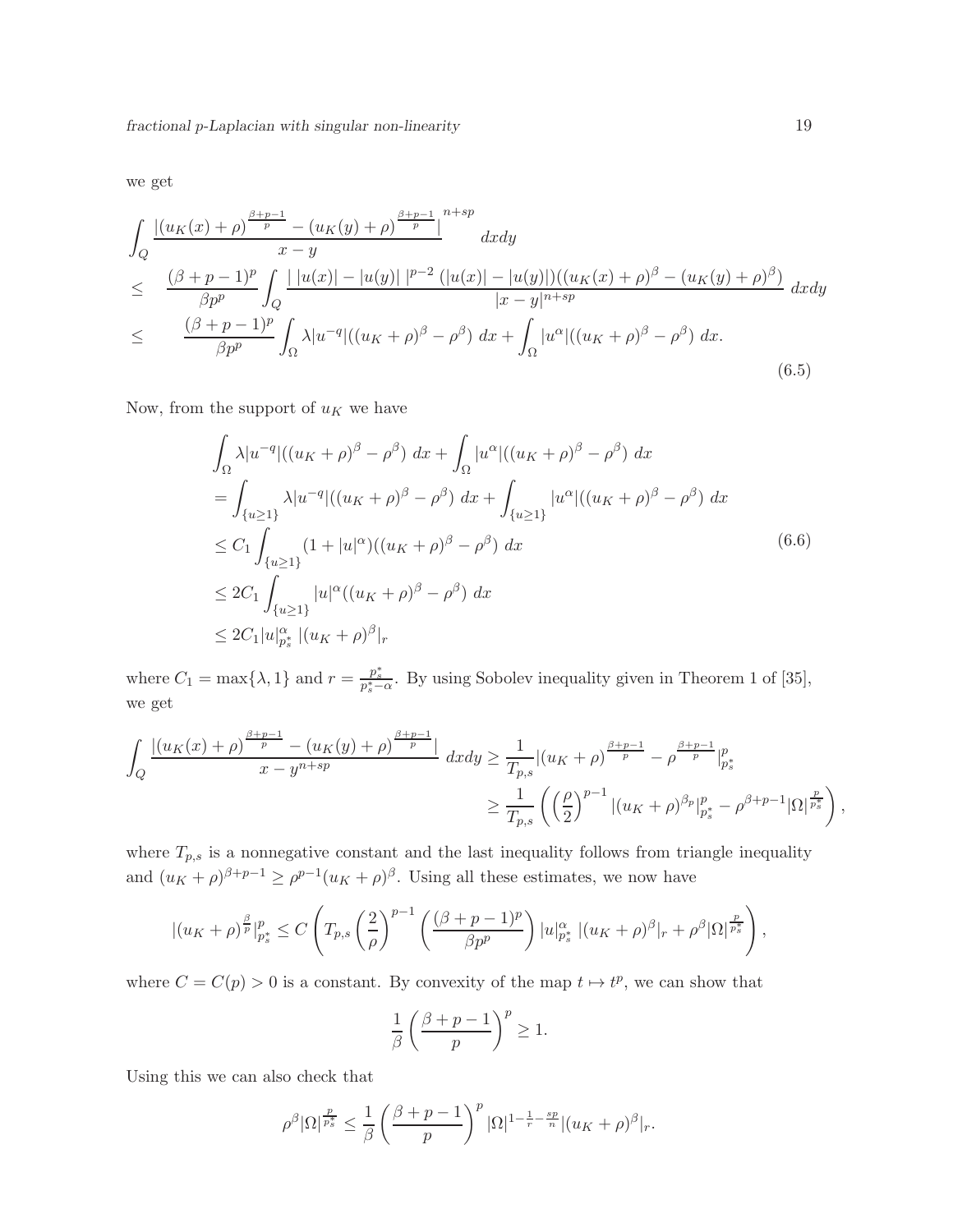Hence we have

$$
|(u_K + \rho)^{\frac{\beta}{p}}|_{p_s^*}^p \le C \frac{1}{\beta} \left(\frac{\beta + p - 1}{p}\right)^p |(u_K + \rho)^{\beta}|_r \left(\frac{T_{p,s}|u|_{p_s^*}^{\alpha}}{\rho^{p-1}} + |\Omega|^{1 - \frac{1}{r} - \frac{sp}{n}}\right),
$$
(6.7)

for  $C = C(p) > 0$  is constant. We now suitably choose

$$
\rho = \left( T_{p,s} |u|_{p_s^*}^{\alpha} \right)^{\frac{1}{p-1}} |\Omega|^{\frac{-1}{p-1} \left(1 - \frac{1}{r} - \frac{sp}{n} \right)}
$$

and let  $\beta \geq 1$  be such that

$$
\frac{1}{\beta} \left( \frac{\beta+p-1}{p} \right)^p \leq \beta^{p-1}.
$$

In addition, if we let  $\tau = \beta r$  and  $\nu = \frac{p_s^*}{pr} > 1$ , then the above inequality uces to

$$
|(u_K + \rho)|_{\nu\tau} \leq \left(C|\Omega|^{1-\frac{1}{r}-\frac{sp}{n}}\right)^{\frac{r}{\tau}} \left(\frac{\tau}{r}\right)^{\frac{(p-1)r}{\tau}} |(u_K + \rho)|_{\tau}
$$
(6.8)

At this stage itself, if we take  $K \to \infty$ , we can say that  $(u - 1)^+ \in L^m(\Omega)$ , for all m. This will imply that  $u \in L^m(\Omega)$ , for all m. Now, we iterate (6.8) using  $\tau_0 = r$  and

$$
\tau_{m+1} = \nu \tau_m = \nu^{m+1} r
$$

which gives

$$
|(u_K + \rho)|_{\tau_{m+1}} \leq \left(C|\Omega|^{1-\frac{1}{r}-\frac{sp}{n}}\right)^{\sum\limits_{i=0}^{m} \frac{r}{\tau_i}} \left(\prod_{i=0}^{m} \left(\frac{\tau_i}{r}\right)^{\frac{r}{\tau_i}}\right)^{p-1} |(u_K + \rho)|_r. \tag{6.9}
$$

Since  $\nu > 1$ ,

$$
\sum_{i=0}^{\infty} \frac{r}{\tau_i} = \sum_{i=0}^{m} \frac{1}{\nu^i} = \frac{\nu}{\nu - 1}
$$

and

$$
\prod_{i=0}^{\infty} \left( \left( \frac{\tau_i}{r} \right)^{\frac{r}{\tau_i}} \right)^{p-1} = \nu^{\frac{\nu}{(\nu-1)^2}}.
$$

Taking limit as  $n \to 0$  in (6.9), we finally get

$$
|u_K|_{\infty} \le \left(C\nu^{\frac{\nu}{(\nu-1)^2}}\right)^{p-1} \left(|\Omega|^{1-\frac{1}{r}-\frac{sp}{n}}\right)^{\frac{\nu}{\nu-1}} |(u_K+\rho)|_r.
$$

Since  $u_K \leq (u-1)^+$ , using triangle inequality in above inequality we get,

$$
|u_K|_\infty \leq C \left(\nu^{\frac{\nu}{(\nu-1)^2}}\right)^{p-1} \left(|\Omega|^{1-\frac{1}{r}-\frac{sp}{n}}\right)^{\frac{\nu}{\nu-1}} \left(|(u-1)^+|_r+\rho |\Omega|^{\frac{1}{r}}\right)
$$

for some constant  $C = C(p) > 0$ . If we now let  $K \to \infty$ , we get

$$
|(u-1)^+|_\infty \leq C \left(\nu^{\frac{\nu}{(\nu-1)^2}}\right)^{p-1} \left(|\Omega|^{1-\frac{1}{r}-\frac{sp}{n}}\right)^{\frac{\nu}{\nu-1}} \left(|(u-1)^+|_r+\rho|\Omega|^{\frac{1}{r}}\right).
$$

Hence in particular, we say that  $u \in L^{\infty}(\Omega)$ .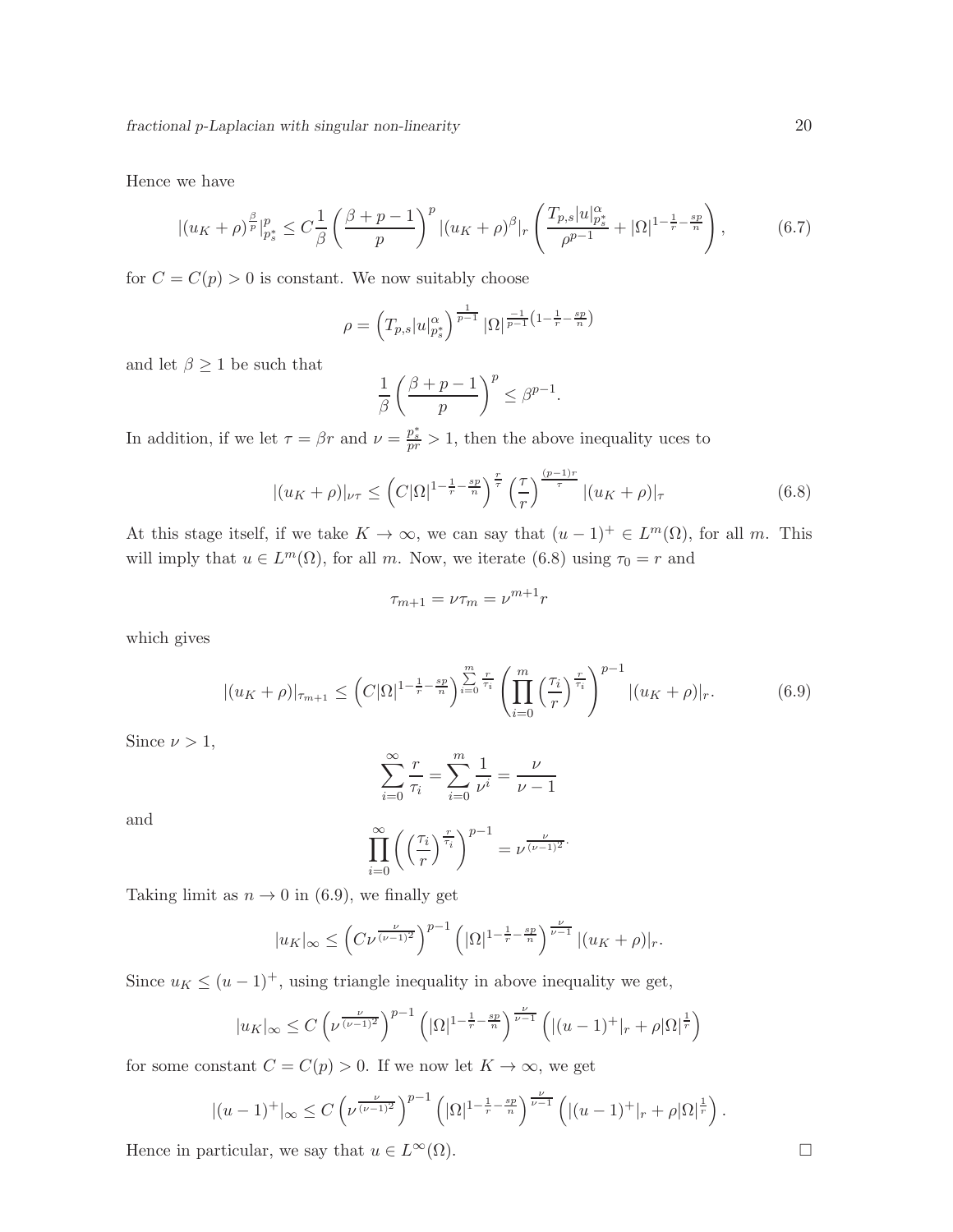**Theorem 6.5** Let u be a positive solution of  $P_\lambda$ . Then there exist  $\gamma \in (0, s]$  such that  $u \in C^{\gamma}_{loc}(\Omega'),$  for all  $\Omega' \subset\subset \Omega$ .

**Proof.** Let  $\Omega' \subset\subset \Omega$ . Then using lemma 3.7 and above regularity result, for any  $\psi \in C_c^{\infty}(\Omega)$ we get

$$
\lambda \int_{\Omega'} u^{-q} \psi dx + \int_{\Omega'} u^{\alpha} \psi dx \le \lambda \int_{\Omega'} \phi_1^{-q} \psi dx + ||u||_{\infty}^{\alpha} \int_{\Omega'} \psi dx \le C \int_{\Omega'} \psi dx
$$

for some constant  $C > 0$ , since we can find  $k > 0$  such that  $\phi_1 > k$  on  $\Omega'$ . Thus we have  $|(-\Delta_p)^s u| \leq C$  weakly on  $\Omega'$ . So, using theorem 4.4 of [33] and applying a covering argument on inequality in corollary 5.5 of [33], we can prove that there exist  $\gamma \in (0, s]$  such that  $u \in C^{\gamma}_{loc}(\Omega'),$  for all  $\Omega' \Subset \Omega$ .

### 7 Global existence of solution

Let us define  $\Lambda = \sup\{\lambda > 0 : (P_\lambda)$  has a solution.

Lemma 7.1  $\Lambda$  < + $\infty$ .

**Proof.** The proof follows similarly as the proof of Lemma 4.4.

In the following lemmas, we will show the existence of solution of  $(P_\lambda)$ .

**Lemma 7.2** *If*  $\underline{u} \in X_0$  *is a weak sub-solution and*  $\overline{u} \in X_0$  *is a weak super-solution of*  $(P_\lambda)$ *such that*  $\underline{u} \leq \overline{u}$  *a.e. in*  $\Omega$ *, then there exists a weak solution*  $u \in X_0$  *satisfying*  $\underline{u} \leq u \leq \overline{u}$ *.* 

**Proof.** We follow [30]. We know that the functional I is non- differentiable in  $X_0$ . Let  $M := \{u \in X_0 : u \le u \le \overline{u}\}\$ , then M is closed, convex and I is weakly lower semicontinuous on M. We can see that if  $\{u_k\} \subset M$  and  $u_k \rightharpoonup u$  in  $X_0$  as  $k \to \infty$ , we may assume  $u_k \to u$  pointwise a.e. in  $\Omega$  (along a subsequence). Since  $u \in M$ ,  $\int_{\Omega} |\overline{u}|^{\alpha+1} dx < +\infty$  and  $\int_{\Omega} |\overline{u}|^{1-q} dx < +\infty$ , then by Lebesgue Dominated Convergence theorem,

$$
\int_{\Omega} |u_k|^{\alpha+1} dx \to \int_{\Omega} |u|^{\alpha+1} dx \text{ and } \int_{\Omega} |u_k|^{1-q} dx \to \int_{\Omega} |u|^{1-q} dx.
$$

So,  $\underline{\lim}_{k\to\infty}I(u_k)\geq I(u)$ . Thus, there exist  $u\in M$  such that  $I(u) = \inf_{u_0\in M}I(u_0)$ . We claim that u is a weak solution of  $(P_\lambda)$ . For  $\epsilon > 0$  and  $\varphi \in X_0$ , define  $v_\epsilon = u + \epsilon \varphi - \varphi^\epsilon + \varphi_\epsilon \in M$ where  $\varphi^{\epsilon} = (u + \epsilon \varphi - \overline{u})^{+} \ge 0$  and  $\varphi_{\epsilon} = (u + \epsilon \varphi - \underline{u})^{-} \ge 0$ . For  $t \in (0, 1), u + t(v_{\epsilon} - u) \in M$ and we have

$$
0 \leq \frac{I(u+t(v_{\epsilon}-u))-I(u)}{t}
$$
  
= 
$$
\lim_{t \to 0} \left( \frac{1}{pt} (\|u+t(v_{\epsilon}-u)\|^{p} - \|u\|^{p}) + \lambda \int_{\Omega} \frac{(G_q(u+t(v_{\epsilon}-u)) - G_q(u))}{t} dx - \frac{1}{\alpha+1} \int_{\Omega} \frac{|u+t(v_{\epsilon}-u)|^{\alpha+1} - |u|^{\alpha+1}}{t} dx \right)
$$
  
= 
$$
\int_{Q} \frac{|u(x)-u(y)|^{p-2} (u(x)-u(y))((v_{\epsilon}-u)(x) - (v_{\epsilon}-u)(y))}{|x-y|^{n+sp}} dx dy - \lambda \int_{\Omega} u^{-q} (v_{\epsilon}-u) dx - \int_{\Omega} u^{\alpha} (v_{\epsilon}-u) dx
$$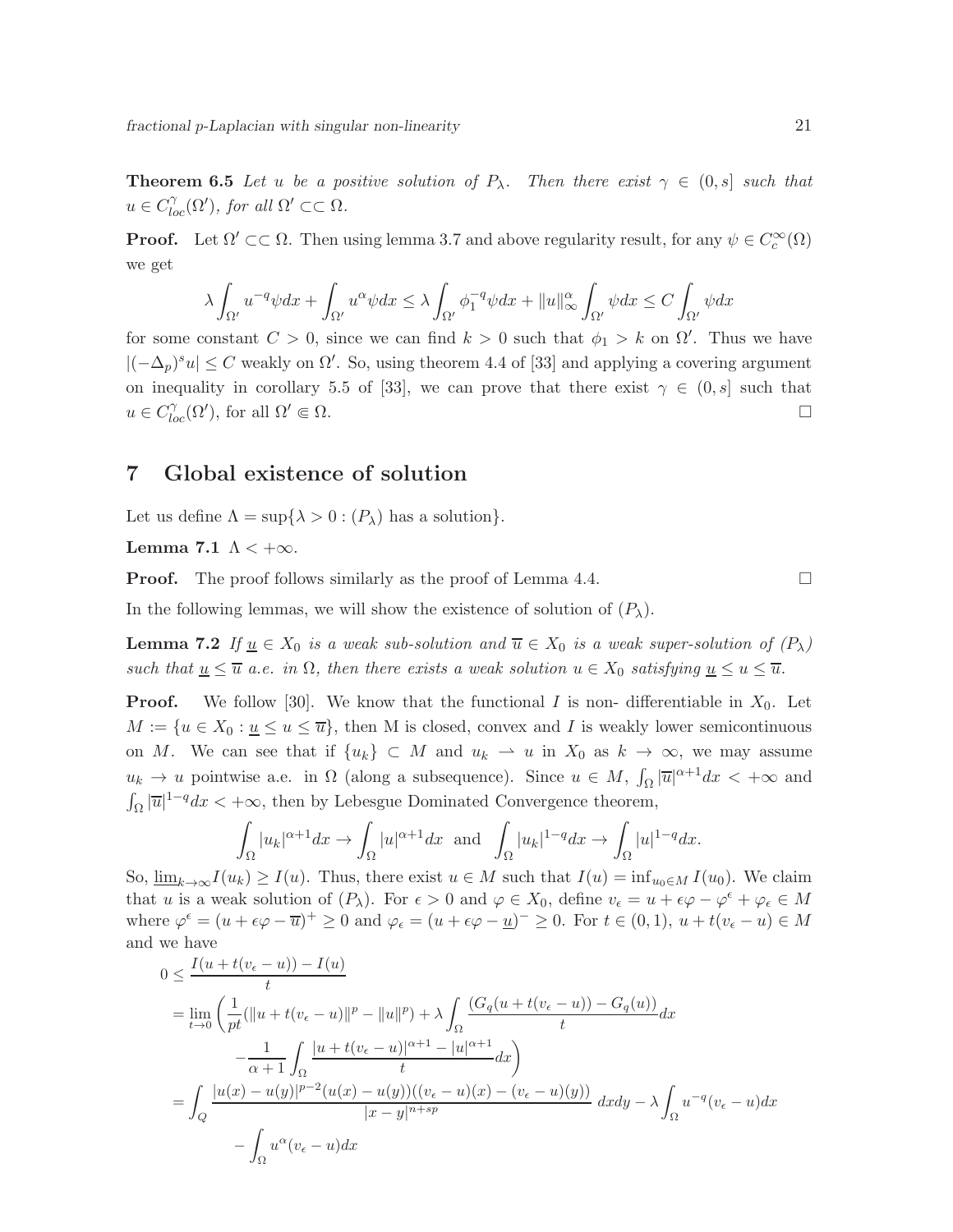which gives

$$
\int_{Q} \frac{|u(x) - u(y)|^{p-2} (u(x) - u(y)) (\varphi(x) - \varphi(y))}{|x - y|^{n+sp}} dx dy - \int_{\Omega} (\lambda u^{-q} + u^{\alpha}) \varphi dx \ge \frac{1}{\epsilon} (H^{\epsilon} - H_{\epsilon}) \tag{7.1}
$$

where

$$
H^{\epsilon} = \int_{Q} \frac{|u(x) - u(y)|^{p-2} (u(x) - u(y)) (\varphi^{\epsilon}(x) - \varphi^{\epsilon}(y))}{|x - y|^{n+sp}} dx dy - \int_{\Omega} (\lambda u^{-q} + u^{\alpha}) \varphi^{\epsilon} dx
$$

$$
H_{\epsilon} = \int_{Q} \frac{|u(x) - u(y)|^{p-2} (u(x) - u(y)) (\varphi_{\epsilon}(x) - \varphi_{\epsilon}(y))}{|x - y|^{n+sp}} dx dy - \int_{\Omega} (\lambda u^{-q} + u^{\alpha}) \varphi_{\epsilon} dx.
$$

Now we consider

$$
\frac{1}{\epsilon}H^{\epsilon} = \frac{1}{\epsilon} \left( \int_{Q} \frac{|u(x) - u(y)|^{p-2} (u(x) - u(y)) (\varphi^{\epsilon}(x) - \varphi^{\epsilon}(y))}{|x - y|^{n + sp}} dx dy - \int_{\Omega} (\lambda u^{-q} + u^{\alpha}) \varphi^{\epsilon} dx \right)
$$

Let  $\Omega_1 = \{u + \epsilon \varphi \ge \overline{u} > u\}$  and  $\Omega_2 = \{u + \epsilon \varphi < \underline{u}\}$ , then using the technique of Lemma 3.7, we get

$$
\frac{1}{\epsilon} \int_{Q} \frac{|u(x) - u(y)|^{p-2} (u(x) - u(y)) (\varphi^{\epsilon}(x) - \varphi^{\epsilon}(y))}{|x - y|^{n + sp}} dx dy \n= \frac{1}{\epsilon} \left( \int_{\Omega_{1} \times \Omega_{1}} + \int_{\Omega_{1} \times \Omega_{2}} + \int_{\Omega_{2} \times \Omega_{1}} \frac{|u(x) - u(y)|^{p-2} (u(x) - u(y)) (\varphi^{\epsilon}(x) - \varphi^{\epsilon}(y))}{|x - y|^{n + sp}} dx dy \n= \frac{1}{\epsilon} \int_{\Omega_{1} \times \Omega_{1}} \frac{|u(x) - u(y)|^{p-2} (u(x) - u(y)) ((u - \overline{u})(x) - (u - \overline{u})(y))}{|x - y|^{n + sp}} dx dy \n+ \int_{\Omega_{1} \times \Omega_{1}} \frac{|u(x) - u(y)|^{p-2} (u(x) - u(y)) (\varphi(x) - \varphi(y))}{|x - y|^{n + sp}} dx dy \n+ \frac{1}{\epsilon} \int_{\Omega_{1} \times \Omega_{2}} \frac{|u(x) - u(y)|^{p-2} (u(x) - u(y))}{|x - y|^{n + sp}} (u - \overline{u})(x) dx dy \n+ \int_{\Omega_{1} \times \Omega_{2}} \frac{|u(x) - u(y)|^{p-2} (u(x) - u(y))}{|x - y|^{n + sp}} \varphi(x) dx dy \n- \frac{1}{\epsilon} \int_{\Omega_{2} \times \Omega_{1}} \frac{|u(x) - u(y)|^{p-2} (u(x) - u(y))}{|x - y|^{n + sp}} (u - \overline{u})(y) dx dy \n- \int_{\Omega_{2} \times \Omega_{1}} \frac{|u(x) - u(y)|^{p-2} (u(x) - u(y))}{|x - y|^{n + sp}} \varphi(y) dx dy \n+ \int_{\Omega_{1} \times \Omega_{1}} \frac{|u(x) - u(y)|^{p-2} (u(x) - u(y)) (\varphi(x) - \varphi(y))}{|x - y|^{n + sp}} dx dy \n+ \int_{\Omega_{1} \times \Omega_{1}} \frac{|u(x) - u(y)|^{p-2} (u(x) - u(y)) (\varphi(x) - \varphi(y))}{|x - y|^{n + sp}} dx dy \n\ge \int_{\Omega_{1}
$$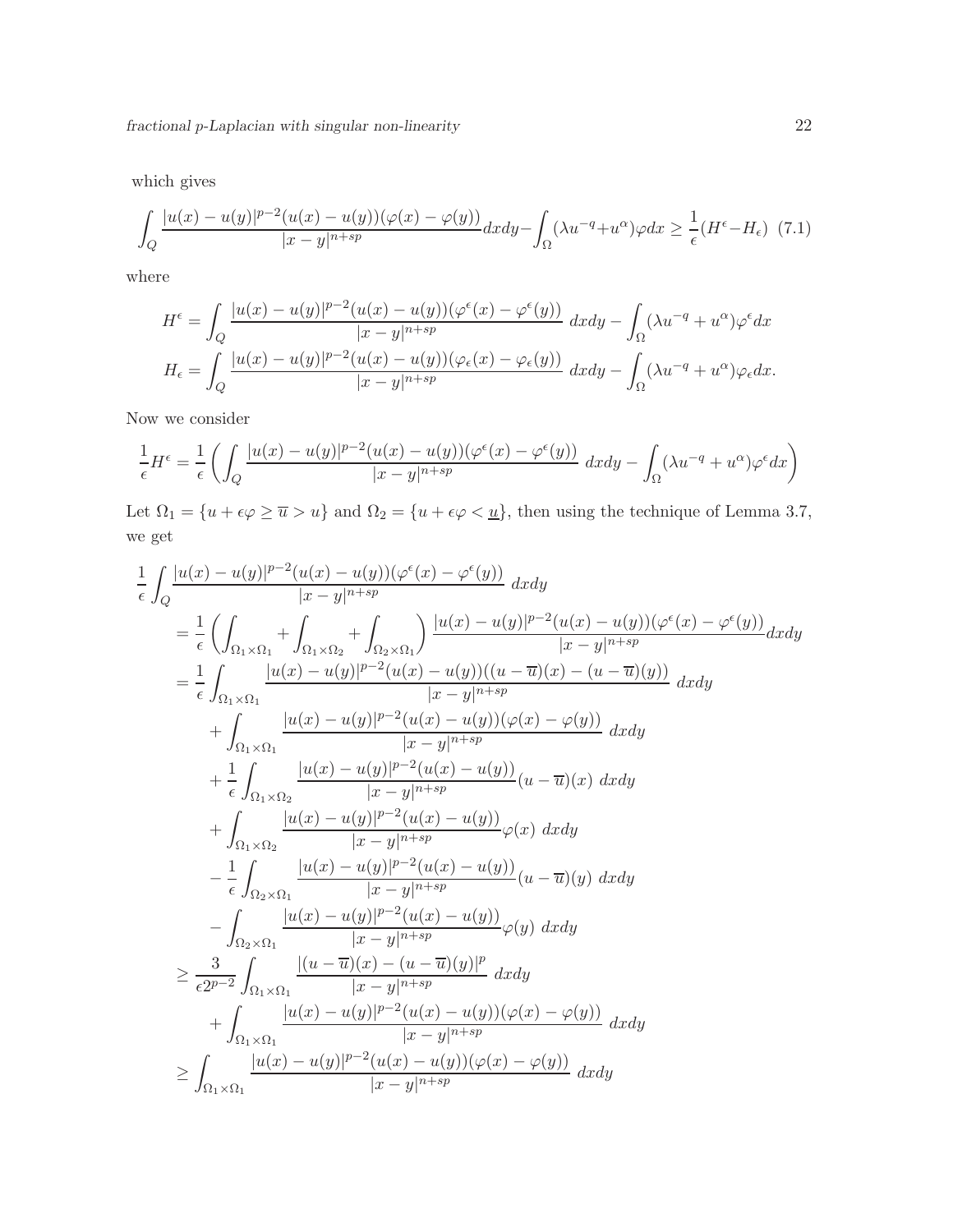where we used the inequality  $|a - b|^p \le 2^{p-2} (|a|^{p-2}a - |b|^{p-2}b)(a - b)$ , for  $p \ge 2$  and  $a, b \in \mathbb{R}$ . Thus,

$$
\frac{1}{\epsilon}H^{\epsilon} \ge \int_{\Omega_1 \times \Omega_1} \frac{|u(x) - u(y)|^{p-2} (u(x) - u(y)) (\varphi(x) - \varphi(y))}{|x - y|^{n + sp}} dx dy - \int_{\Omega_1} (\lambda u^{-q} + u^{\alpha}) \varphi^{\epsilon} dx
$$
\n
$$
\ge \int_{\Omega_1 \times \Omega_1} \frac{|u(x) - u(y)|^{p-2} (u(x) - u(y)) (\varphi(x) - \varphi(y))}{|x - y|^{n + sp}} dx dy - \int_{\Omega_1} |\lambda \overline{u}^{-q} - u^{-q}| |\varphi| dx
$$
\n
$$
= o(1)
$$

as  $\epsilon \to 0$ , since meas $(\Omega_1) \to 0$  as  $\epsilon \to 0$ . Similarly, as  $\epsilon \to 0$  we can show that  $\frac{1}{\epsilon} H_{\epsilon} \leq o(1)$ . Therefore, from (7.1) taking  $\epsilon \to 0$ , we get

$$
\int_{Q} \frac{|u(x)-u(y)|^{p-2}(u(x)-u(y))(\varphi(x)-\varphi(y))}{|x-y|^{n+sp}} dxdy - \int_{\Omega} \left(\lambda u^{-q}+u^{\alpha}\right) \varphi dx \geq o(1).
$$

Since  $\varphi \in X_0$  is arbitrary, for all  $\varphi \in X_0$  we get

$$
\int_{Q} \frac{|u(x) - u(y)|^{p-2}(u(x) - u(y))(\varphi(x) - \varphi(y))}{|x - y|^{n+sp}} dxdy - \int_{\Omega} (\lambda u^{-q} + u^{\alpha})\varphi dx = 0.
$$

**Proposition 7.3** *For*  $\lambda \in (0, \Lambda)$ *,*  $(P_{\lambda})$  *has a weak solution*  $u_{\lambda} \in X_0$ *.* 

**Proof.** We fix  $\lambda \in (0, \Lambda)$ . By definition of  $\Lambda$ , there exists  $\lambda_0 \in (\lambda, \Lambda)$  such that  $(P_{\lambda_0})$ has a solution  $u_{\lambda_0}$  (say). Then  $\overline{u} = u_{\lambda_0}$  becomes a super-solution of  $(P_\lambda)$ . Now consider the function  $\phi_1$  as the eigenfunction of  $(-\Delta_p)^s$  corresponding to the smallest eigenvalue  $\lambda_1$ . Then  $\phi_1 \in L^{\infty}(\Omega)$  and

$$
(-\Delta_p)^s \phi_1 = \lambda_1 |\phi_1|^{p-2} \phi_1, \ \phi_1 > 0 \text{ in } \Omega, \quad \phi_1 = 0 \text{ on } \mathbb{R}^n \setminus \Omega.
$$

Let us choose  $t > 0$  such that  $t\phi_1 \leq \overline{u}$  and  $t^{p+q-1}\phi_1^{p+q-1} \leq \lambda/\lambda_1$ . If we define  $\underline{u} = t\phi_1$ , then

$$
(-\Delta_p)^s \underline{u} = \lambda_1 t^{p-1} \phi_1^{p-1} \leq \lambda t^{-q} \phi_1^{-q}
$$
  

$$
\leq \lambda t^{-q} \phi_1^{-q} + t^{\alpha} \phi_1^{\alpha} = \lambda \underline{u}^{-q} + \underline{u}^{\alpha}.
$$

that is, <u>u</u> is a sub-solution of  $(P_{\lambda_0})$  and  $\underline{u} \leq \overline{u}$ . Applying Lemma 7.2 shows that  $(P_{\lambda})$  has a solution for all  $\lambda \in (0, \Lambda)$ . This completes the proof.

**Proof of Theorem 2.6:** Proof follows from Proposition 7.3 and Lemma 7.1. □

Remark 7.4 *We remark that the method in Lemma 7.2 we can show the existence of solution for pure singular problem:*

$$
(-\Delta_p)^s u = \lambda u^{-q} \text{ in } \Omega, \quad u = 0 \text{ in } \mathbb{R}^n \backslash \Omega. \tag{7.2}
$$

*where*  $0 < q < 1$ *. We define u to be a positive weak solution of (7.2) if*  $u > 0$  *in*  $\Omega$ *,*  $u \in X_0$ *and*

$$
\int_{Q} \frac{|u(x) - u(y)|^{p-2} (u(x) - u(y)) (\psi(x) - \psi(y))}{|x - y|^{n+sp}} dx dy - \lambda \int_{\Omega} u^{-q} dx = 0 \text{ for all } \psi \in X_0.
$$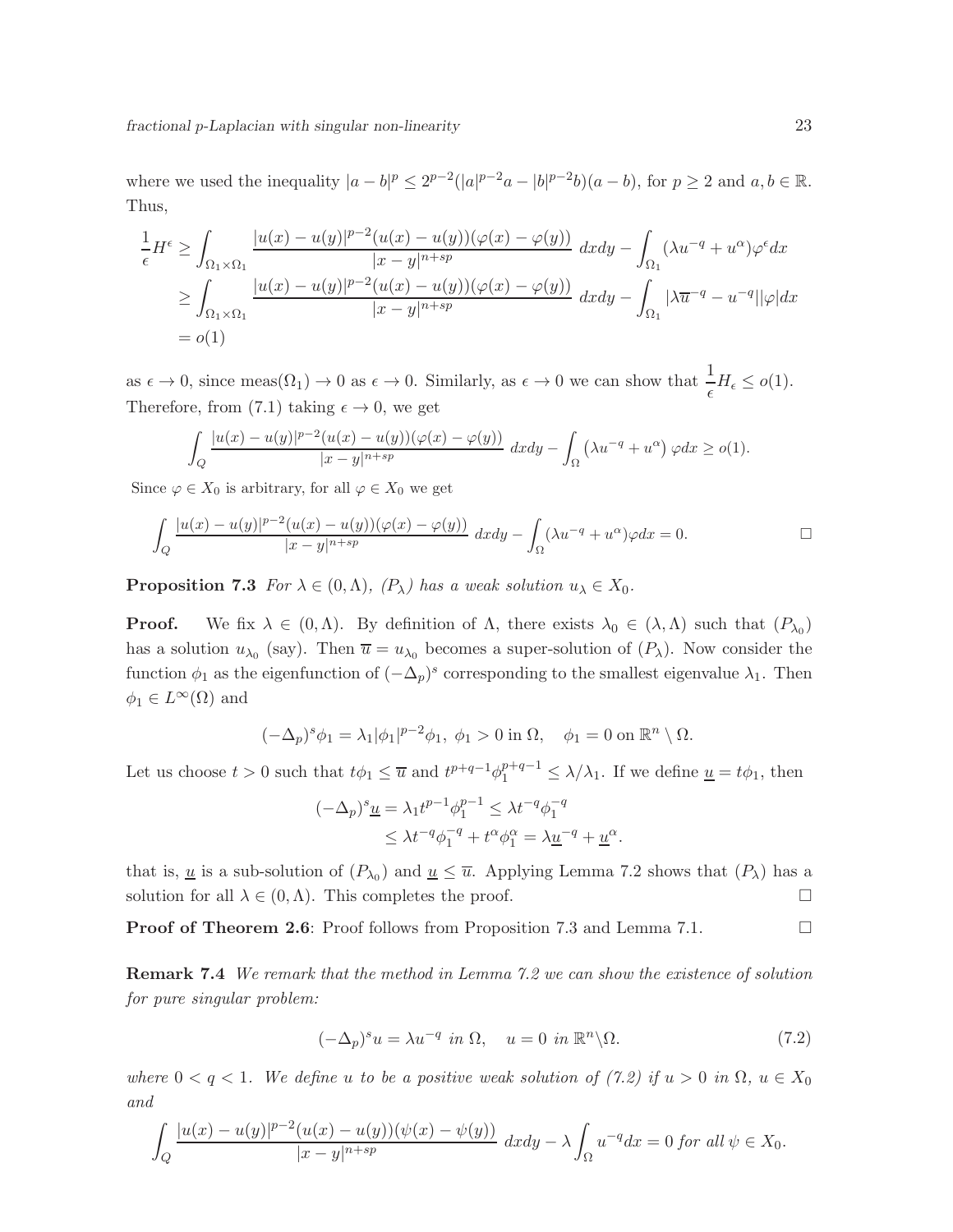*Also, we say*  $u \in X_0$  *to be a positive weak sub-solution of* (7.2) *if*  $u > 0$  *and* 

$$
\int_{Q} \frac{|u(x) - u(y)|^{p-2} (u(x) - u(y)) (\psi(x) - \psi(y))}{|x - y|^{n+sp}} dx dy \le \lambda \int_{\Omega} u^{-q} dx \text{ for all } \psi \in X_0.
$$

*We define the functional*  $J_{\lambda}: X_0 \to (-\infty, \infty]$  *by* 

$$
J_{\lambda}(u) = \frac{1}{p} \int_{Q} \frac{|u(x) - u(y)|^{p}}{|x - y|^{n + sp}} dx dy - \lambda \int_{\Omega} G_{q}(u) dx
$$

*where*  $G_q$  *is as defined in section 2. One can easily see that*  $J_\lambda$  *is coercive, bounded below and weakly lower semicontinuous in*  $X_0$ . Thus there exist a  $u_0 \in X_0$  such that  $\inf_{u \in X_0} I(u) =$  $I(u_0)$ . We claim that  $u_0$  is a positive weak solution of (7.2). We choose  $t > 0$  such that  $t\phi_1 \leq u_0$  *in*  $\Omega$  *and*  $t\phi_1$  *is a sub-solution of (7.2) (* $\phi_1$  *is defined in proposition 7.3). Let us define*  $M := \{u \in X_0 : u \leq u\}$ , where <u>u</u> is a weak sub-solution of (7.2). Then  $u_0 \in M$  and *following the proof of lemma 7.2 with*  $v_{\epsilon} = u_0 + \epsilon \varphi + \varphi_{\epsilon}$  where  $\epsilon > 0$ ,  $\varphi_{\epsilon} = (u_0 + \epsilon \varphi - \underline{u})^{-}$  and  $\varphi \in X_0$ , we can show that  $u_0$  is a positive weak solution of (7.2).

# References

- [1] Adimurthi and J. Giacomoni, Multiplicity of positive solutions for a singular and critical elliptic problem in  $\mathbb{R}^2$ , Communications in Contemporary Mathematics, 8 (5) (2006) 621-656.
- [2] Ahmed Mohammed, Positive solutions of the p-Laplace equation with singular nonlinearity , J. Math. Anal. Appl., 352 (2009) 234–245.
- [3] G. Arioli and F. Gazzola, Some results on p- Laplace equations with a critical growth term, Differential and Integral Equations, 11 (2) (1998) (311–326).
- [4] B. Barrios, E. Coloradoc, R. Servadei and F. Soriaa, A critical fractional equation with concaveconvex power nonlinearities, Ann. I. H. Poincare, 32 (2015) 875–900.
- [5] B. Barrios, I. De Bonis, M. Mara and I. Peral, Semilinear problems for the fractional laplacian with a singular nonlinearity, Open Math., 13 (2015) 390-407.
- [6] B. Brändle and E. Colorado, A. de pablo and U. Sànchez, A concave-convex elliptic problem involving the fractional Laplacian, Proc. Roy. Soc. Edinburgh. Sect. A, 143 (2013) 39–71.
- [7] L. Brasco and E. Parini , The second eigenvalue of the fractional p-Laplacian, Adv. Calc. Var., to appear.
- [8] L. Brasco, S. Mosconi and M.Squassina, Optimal decay of extremals for the fractional Sobolev inequality, Preprint available at arXiv:1508.00132v1.
- [9] X. Cabré and J.G. Tan, Positive solutions of nonlinear problem involving the square root of the Laplacian, Adv. Math., 224 (2) (2010) 2052–2093.
- [10] D. Cao, S. Peng and S. Yan, Infinitely many solutions for p-Laplacian equation involving critical Sobolev Growth, Journal of Functional Analysis, 262 (2012) 2861–2902.
- [11] F. Cîrstea, M. Ghergu and V. Rădulescu, Combined effects of asymptotically linear and singular nonlinearities in bifurcation problems of Lane-Emden-Fowler type, J. Math. Pures Appl., 84 (2005) 493–508.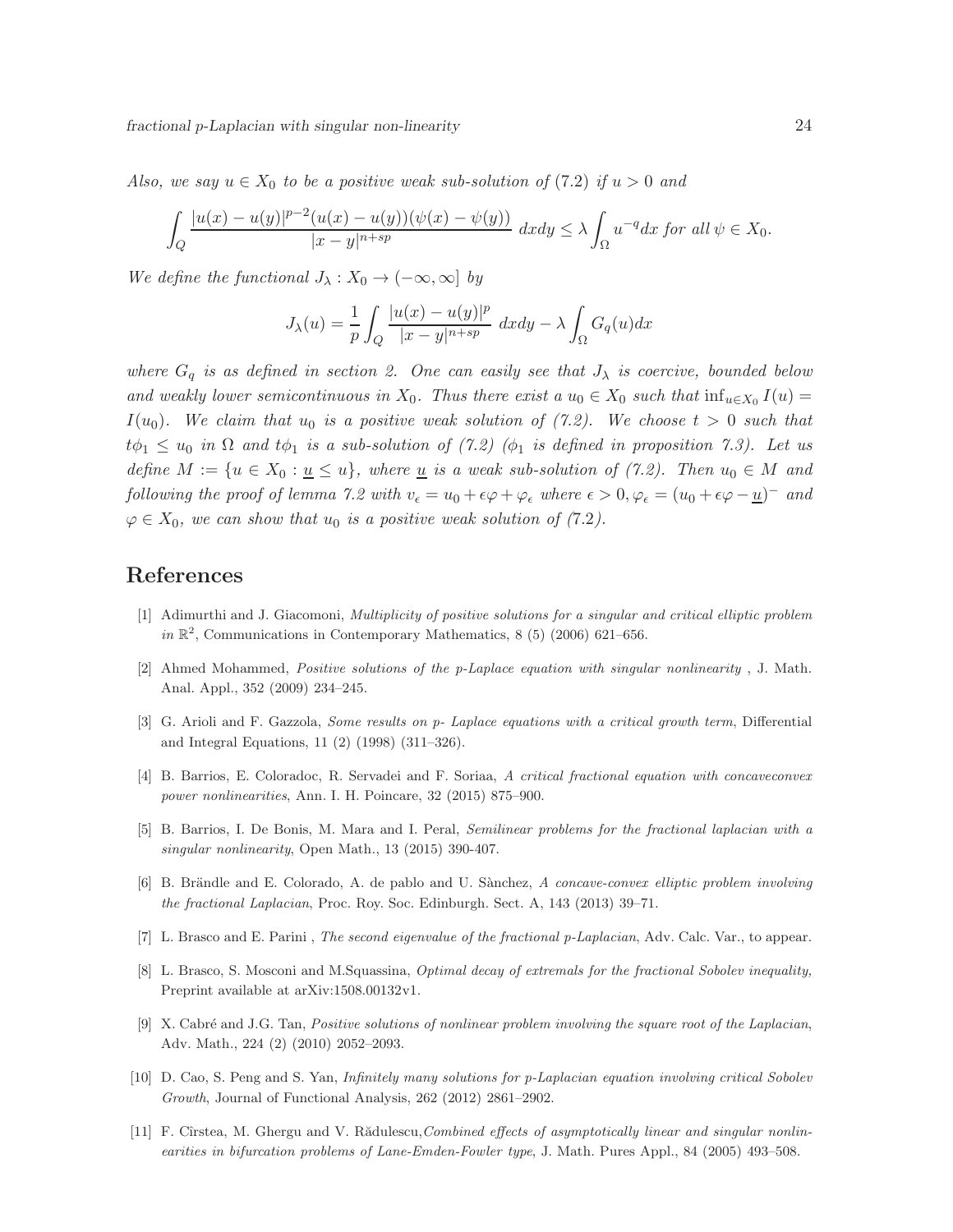- [12] M. M. Coclite and G. Palmieri, On a singular nonlinear Dirichlet problem, Comm. Partial Differential Equations, 14 (10) (1989), 1315-1327.
- [13] M. G. Crandall, P. H. Rabinowitz and L. Tartar, On a Dirichlet problem with a singular nonlinearity, Communications in Partial Differential Equations, 2 (1977) 193–222.
- [14] D. G. de Figueio, J.P. Gossez and P. Ubilla Local superlinearity and sublinearity for the p-Laplacian, J. Funct. Anal., 257 (2009) 721-752.
- [15] E. Di Nezza, G. Palatucci and E. Valdinoci, *Hitchhiker's quide to the fractional Sobolev spaces*, Bull. Sci. Math., 136 (2012) 225–236.
- [16] J. I. Diaz, J.M. Morel and L. Oswald, An elliptic equation with singular nonlinearity, Comm. Partial Differential Equations, 12 (1987) 1333-1344.
- [17] L. Dupaigne, M. Ghergu and V. Rădulescu, Lane-Emden-Fowler equations with convection and singular potential, J. Math. Pures Appl., 87 (2007) 563–581.
- [18] G. Franzina and G. Palatucci, Fractional p-eigenvalues, To appear in Riv. Mat. Univ. Parma (N.S.) available at http://arxiv.org/pdf/1307.1789v1.pdf.
- [19] J.P. Garcia Azorero and I. Peral Alonso, Some results about the existence of a second positive solution in a quasilinear critical problem, Indiana Univ. Math. J., 43 (1994) 941–957.
- [20] M. Ghergu and V. Rădulescu, On a class of sublinear singular elliptic problems with convection term, J. Math. Anal. Appl., 311 (2005) 635–646.
- [21] M. Ghergu and V. Rădulescu, Sublinear singular elliptic problems with two parameters, J. Differential Equations, 195 (2003) 520–536.
- [22] M. Ghergu and V. Rădulescu, *Multiparameter bifurcation and asymptotics for the singular Lane-Emden-*Fowler equation with a convection term, Proceedings of the Royal Society of Edinburgh: Section A (Mathematics), 135 (2005) 61–84.
- [23] M. Ghergu, V. Rădulescu, Singular Elliptic Problems. Bifurcation and Asymptotic Analysis, Oxford Lecture Series in Mathematics and Its Applications, vol. 37, Oxford University Press, 2008.
- [24] J. Giacomoni, I. Schindler and Peter Takaĉ, Sobolev versus Hölder local minimizers and existence of multiple solutions for a singular quasilinear equation, Ann. Scuola Norm. Sup. Pisa Cl. Sci., (5) VI (2007) 117–158.
- [25] J. Giacomoni, I. Schindler and Peter Takaĉ, Singular quasilinear elliptic equations and Hlder regularity, C. R. Math. Acad. Sci. Paris, 350 (7-8) (2012) 383-388.
- [26] J. Giacomoni, J. Hernandez and P. Sauvy, Quasilinear and singular elliptic systems, Adv. Nonlinear Anal., 2 (1) (2013) 1-41.
- [27] S. Goyal and K. Sreenadh, Existence of multiple solutions of p-fractional Laplace operator with signchanging weight function, Adv. Nonlinear Anal., 4 (1) (2015) 37–58.
- [28] S. Goyal and K. Sreenadh, The Nehari manifold for non-local elliptic operator with concave-convex nonlinearities and sign-changing weight functions, Proc. Indian Acad. Sci. Math. Sci., 125 (4) (2015) 545-558.
- [29] S. Goyal and K. Sreenadh, On multiplicity of positive solutions for N-Laplacian with singular and critical nonlinearity, Complex Variables and Elliptic Equations, 59 (12) (2014) 1636–1649.